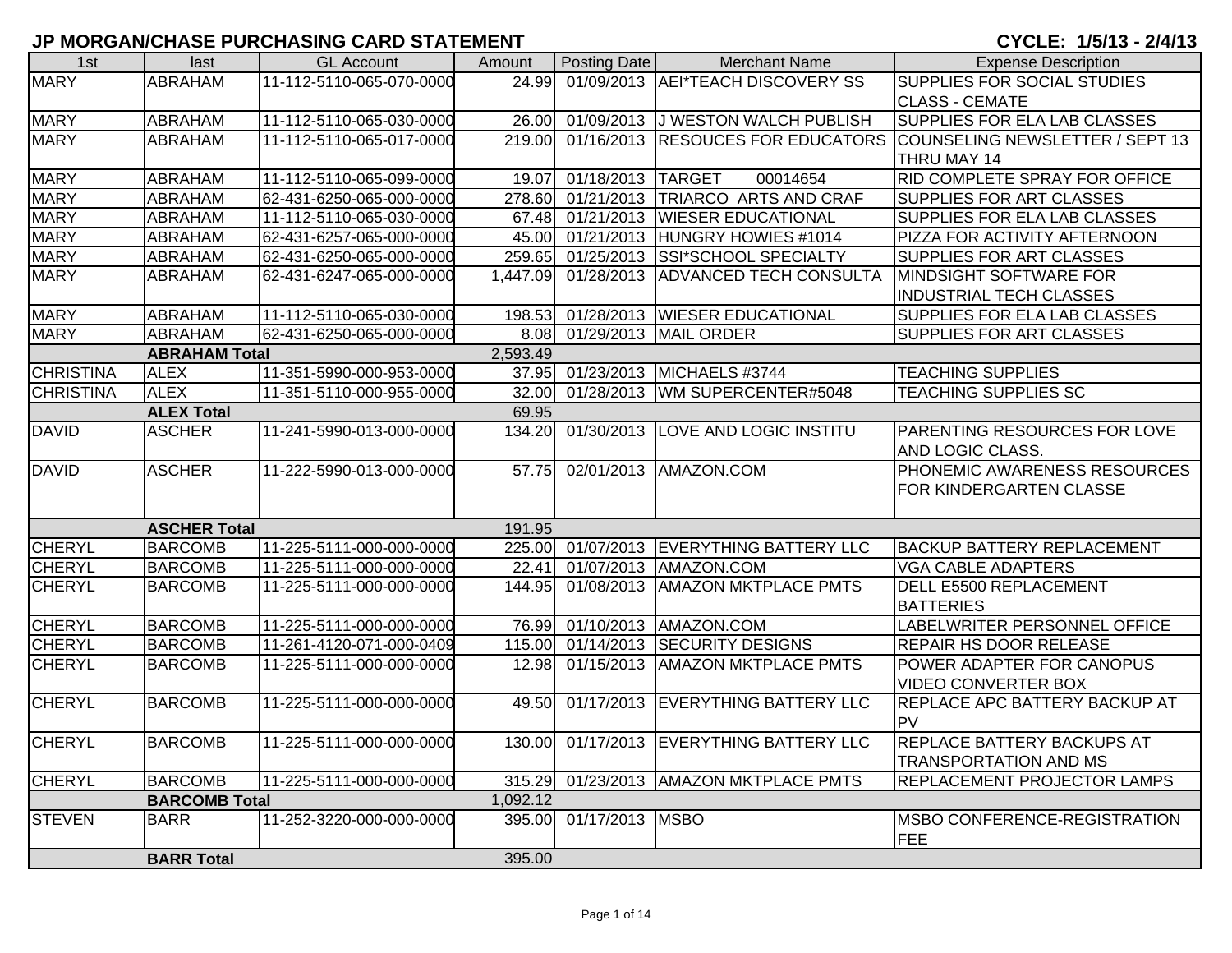| 1st             | last                 | <b>GL Account</b>        | Amount   | Posting Date            | <b>Merchant Name</b>                         | <b>Expense Description</b>         |
|-----------------|----------------------|--------------------------|----------|-------------------------|----------------------------------------------|------------------------------------|
| <b>STACEY</b>   | <b>BECKER</b>        | 11-112-5110-065-051-0000 | 125.00   |                         | 01/18/2013 MICHIGAN MUSIC CONFERE            | <b>MICHIGAN MUSIC CONFERENCE</b>   |
|                 |                      |                          |          |                         |                                              | WORKSHOPS, AND NOVI MIDDL          |
| <b>STACEY</b>   | <b>BECKER</b>        | 11-112-5110-065-051-0000 | 54.99    |                         | 02/01/2013 J W PEPPER                        | <b>REQUIRED MUSIC FOR SOLO AND</b> |
|                 |                      |                          |          |                         |                                              | <b>ENSEMBLE.</b>                   |
|                 | <b>BECKER Total</b>  |                          | 179.99   |                         |                                              |                                    |
| <b>SANDRA</b>   | <b>BRASIL</b>        | 11-111-5110-055-099-0000 |          |                         | 31.76 01/07/2013 AMAZON MKTPLACE PMTS        | <b>FELT PADS FOR MAGNETS</b>       |
| <b>SANDRA</b>   | <b>BRASIL</b>        | 62-431-6217-055-000-0000 | 78.24    |                         | 01/08/2013   AMAZON.COM                      | <b>MEDIA CENTER BOOKS</b>          |
| <b>SANDRA</b>   | <b>BRASIL</b>        | 62-431-6217-055-000-0000 | 15.60    |                         | 01/09/2013 AMAZON.COM                        | <b>MEDIA CENTER BOOKS</b>          |
| <b>SANDRA</b>   | <b>BRASIL</b>        | 11-111-5110-055-025-0000 | 26.99    |                         | 01/09/2013 CLASSWROOM PRODUCTS WHGRAPH PAPER |                                    |
| <b>SANDRA</b>   | <b>BRASIL</b>        | 62-431-6275-055-000-0000 | 58.76    | 01/18/2013              | PANERA BREAD #667                            | PRINCIPALS LUNCH MEETING           |
| <b>SANDRA</b>   | <b>BRASIL</b>        | 11-222-5310-055-000-0000 | 84.78    | 01/21/2013              | AMAZON.COM                                   | <b>LIBRARY BOOKS</b>               |
| <b>SANDRA</b>   | <b>BRASIL</b>        | 11-222-5410-055-000-0000 | 46.51    |                         | 01/30/2013   AMAZON.COM                      | PARTIAL SHIPMENT OF BOOKS          |
|                 |                      |                          |          |                         |                                              | ORDERED FOR MEDIA CENTER           |
| <b>SANDRA</b>   | <b>BRASIL</b>        | 11-222-5410-055-000-0000 | 29.35    |                         | 01/31/2013 AMAZON.COM                        | PARTIAL SHIPMENT OF MEDIA CENTER   |
|                 |                      |                          |          |                         |                                              | <b>BOOKS</b>                       |
|                 | <b>BRASIL Total</b>  |                          | 371.99   |                         |                                              |                                    |
| <b>BETHANY</b>  | <b>BRATNEY</b>       | 11-222-5310-071-000-0000 |          |                         | 99.00 01/07/2013 GLOGSTER.COM                | ADDITION OF NEW TECHNOLOGY         |
|                 |                      |                          |          |                         |                                              | <b>APPLICATION FOR HS</b>          |
| <b>BETHANY</b>  | <b>BRATNEY</b>       | 11-222-5990-071-000-0000 | 59.60    |                         | 01/21/2013 PBD ALA-GRAPH EDITIONS            | PROMOTIONAL/INSTRUCTIONAL          |
|                 |                      |                          |          |                         |                                              | <b>MATERIALS FOR LMC</b>           |
|                 | <b>BRATNEY Total</b> |                          | 158.60   |                         |                                              |                                    |
| <b>LISA</b>     | <b>BRAUN</b>         | 11-112-5110-065-065-0000 | 39.71    |                         | 01/08/2013 AMAZON.COM                        | <b>VARIOUS PUBLICATIONS</b>        |
| <b>LISA</b>     | <b>BRAUN</b>         | 11-112-5110-065-065-0000 | 119.54   |                         | 01/31/2013   AMAZON.COM                      | <b>GRAPHIC NOVELS PURCHASED IN</b> |
|                 |                      |                          |          |                         |                                              | SUPPORT OF THE SEVENTH G           |
| <b>LISA</b>     | <b>BRAUN</b>         | 11-112-5110-065-065-0000 | 11.92    |                         | 02/04/2013 AMAZON.COM                        | TWO BOOKS FOR USE WITH             |
|                 |                      |                          |          |                         |                                              | STUDENTS IN CLASSROOM, BOX OF      |
|                 | <b>BRAUN Total</b>   |                          | 171.17   |                         |                                              |                                    |
| <b>JEFFREY</b>  | <b>BUNKER</b>        | 11-261-5993-071-000-0000 |          |                         | 971.06 01/15/2013 BADER AND SONS CO          | <b>HS GATOR REPAIRS</b>            |
| <b>JEFFREY</b>  | <b>BUNKER</b>        | 11-261-5993-000-000-0000 | 188.63   | 01/15/2013              | MARK'S OUTDOOR POWER E                       | PM PARTS FOR MOWERS                |
| <b>JEFFREY</b>  | <b>BUNKER</b>        | 11-261-5730-000-000-0000 | 1,061.87 | 01/16/2013              | <b>VARSITY LINCOLN INC</b>                   | MTCE REPAIRS ON FORD F350          |
| <b>JEFFREY</b>  | <b>BUNKER</b>        | 11-261-5730-000-000-0000 | 27.00    |                         | 01/18/2013 THE OIL EXCHANGE                  | MTCE OIL CHANGE ON F250            |
| <b>JEFFREY</b>  | <b>BUNKER</b>        | 11-261-5730-000-000-0000 | 27.00    | 01/18/2013              | <b>THE OIL EXCHANGE</b>                      | MTCE OIL CHANGE ON F350            |
| <b>JEFFREY</b>  | <b>BUNKER</b>        | 11-261-5710-000-000-0000 | 17.62    | $\overline{01/21/2013}$ | MARATHON PETRO144568                         | <b>MTCE GAS FOR RENTAL TRUCK</b>   |
| <b>JEFFREY</b>  | <b>BUNKER</b>        | 11-261-5730-000-000-0000 | 164.64   | 01/25/2013              | KNIGHTS AUTO SUPPLY IN                       | <b>MTCE BIG RED TRUCK REPAIR</b>   |
| <b>JEFFREY</b>  | <b>BUNKER</b>        | 11-261-5992-001-000-0000 |          |                         | 35.30 01/31/2013 THE HOME DEPOT 2737         | <b>ESB FLOOD PREVENTION</b>        |
| <b>JEFFREY</b>  | <b>BUNKER</b>        | 11-261-5730-000-000-0000 |          |                         | 109.45 01/31/2013 CANFIELD EQUIPMENT SER     | <b>GRNDS PLOW LEAK</b>             |
|                 | <b>BUNKER Total</b>  |                          | 2,602.57 |                         |                                              |                                    |
| <b>MARGARET</b> | <b>BURRIS</b>        | 11-111-5110-012-025-0000 | 384.71   |                         | 01/14/2013 SSI*SCHOOL SPECIALTY              | <b>CONSTRUCTION PAPER AND</b>      |
|                 |                      |                          |          |                         |                                              | <b>LAMINATING FILM</b>             |
| MARGARET        | <b>BURRIS</b>        | 11-222-5990-012-000-0000 | 57.75    |                         | 01/14/2013 KOHL'S #0323                      | <b>BOYS UNDERWEAR</b>              |
| <b>MARGARET</b> | <b>BURRIS</b>        | 11-111-5110-012-025-0000 | 178.75   |                         | 01/15/2013 TREETOP PUBLISHING INC            | <b>WRITING JOURNALS FOR THIRD</b>  |
|                 |                      |                          |          |                         |                                              | GRADE.                             |
| MARGARET        | <b>BURRIS</b>        | 11-222-5990-012-000-0000 | 20.14    |                         | 01/18/2013   DEMCO INC                       | <b>BOOK POCKETS FOR LITERACY</b>   |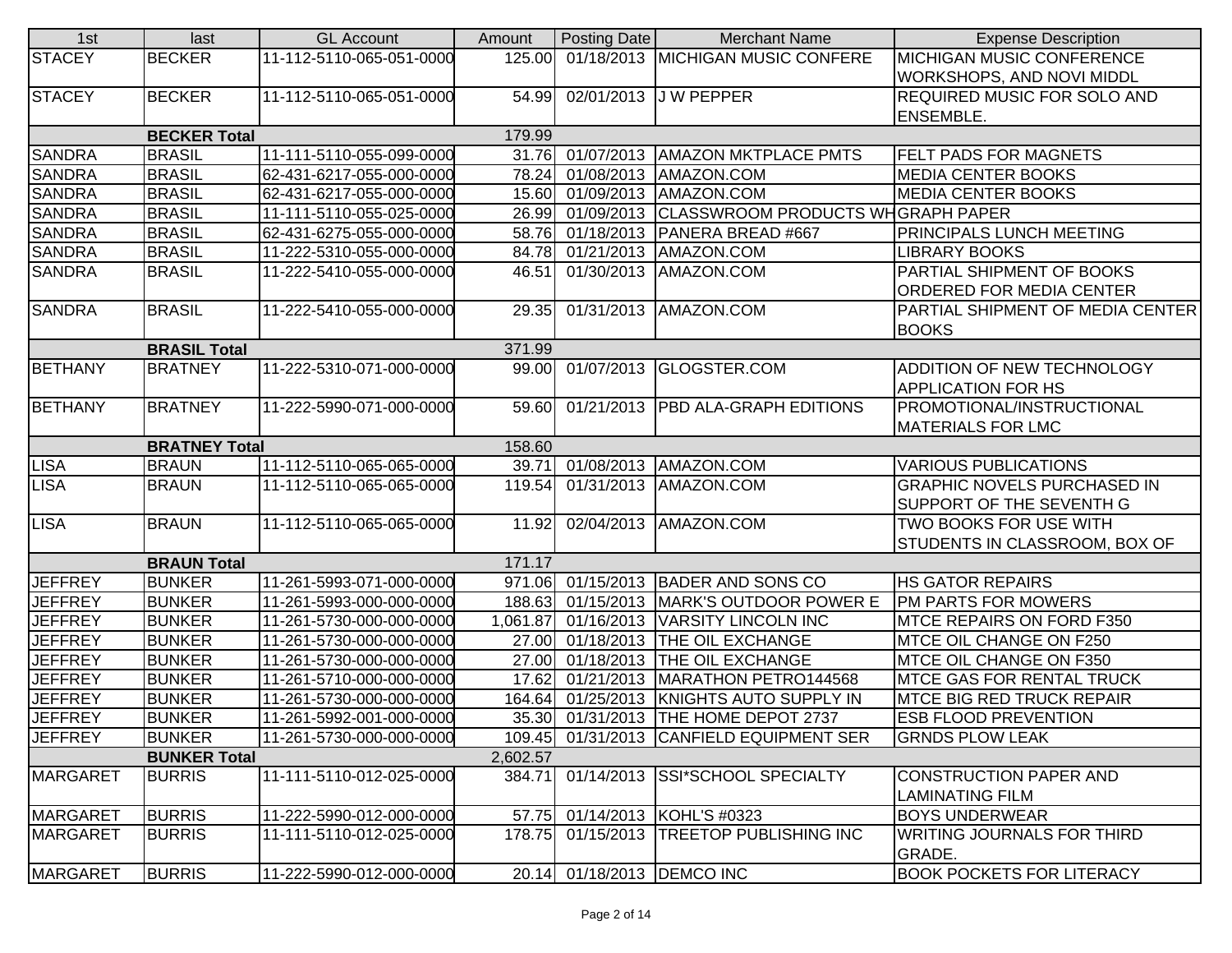| 1st              | last                  | <b>GL Account</b>        | Amount   | Posting Date | <b>Merchant Name</b>                                 | <b>Expense Description</b>            |
|------------------|-----------------------|--------------------------|----------|--------------|------------------------------------------------------|---------------------------------------|
| <b>MARGARET</b>  | <b>BURRIS</b>         | 11-222-5990-012-000-0000 |          |              | 104.99 01/18/2013 STAPLS7094913914000001             | <b>PRINTER TONER</b>                  |
| <b>MARGARET</b>  | <b>BURRIS</b>         | 62-431-6275-012-000-0000 | 949.00   |              | 01/23/2013 AMAZON MKTPLACE PMTS                      | <b>MUSIC CHIMES</b>                   |
| <b>MARGARET</b>  | <b>BURRIS</b>         | 62-431-6275-012-000-0000 | 254.27   |              | 01/31/2013 STAPLS9236743908000                       | <b>POSTER FRAMES</b>                  |
| <b>MARGARET</b>  | <b>BURRIS</b>         | 62-431-6275-012-000-0000 | 22.33    |              | 02/01/2013  DUNCAN DISPOSAL SYSTEM                   | <b>RECYCLING LUNCH TRAYS</b>          |
|                  | <b>BURRIS Total</b>   |                          | 1,971.94 |              |                                                      |                                       |
| <b>BETH</b>      | <b>CANALES</b>        | 11-113-5110-071-044-0000 |          |              | 208.07 01/11/2013 MEIJER INC #054<br>Q <sub>01</sub> | <b>FREE CHOICE LABS (2 WEEKS),</b>    |
|                  |                       |                          |          |              |                                                      | <b>DEPARTMENT SUPPLIES (TIS</b>       |
| <b>BETH</b>      | CANALES               | 11-113-5110-071-044-0000 | 96.97    |              | 01/18/2013 BUSCH'S #1044                             | <b>BAKING SUPPLIES (COOKING LABS)</b> |
|                  | <b>CANALES Total</b>  |                          | 305.04   |              |                                                      |                                       |
| <b>WANDA</b>     | <b>CIANCIO</b>        | 11-225-4120-000-000-0000 |          |              | 249.00 01/07/2013 APPLE STORE #R041                  | IPAD REPAIR ID# R81852535             |
| <b>WANDA</b>     | <b>CIANCIO</b>        | 11-225-3220-000-000-0000 | 185.00   |              | 01/18/2013 MICHIGAN ASSOCIATION F                    | <b>MACUL CONFERENCE REGISTRATION</b>  |
|                  |                       |                          |          |              |                                                      | <b>FOR WANDA</b>                      |
|                  | <b>CIANCIO Total</b>  |                          | 434.00   |              |                                                      |                                       |
| <b>TERRI</b>     | <b>CLARK</b>          | 62-431-6249-065-000-0000 |          |              | 21.90 01/08/2013 VIKING SEWING GALLERY6              | <b>SUPPLIES FOR SEWING MACHINES</b>   |
| <b>TERRI</b>     | <b>CLARK</b>          | 11-112-5110-065-041-0000 | 97.02    |              | 02/01/2013 SAMSCLUB #6657                            | <b>GROCERIES FOODS CLASS</b>          |
| <b>TERRI</b>     | <b>CLARK</b>          | 11-112-5110-065-041-0000 | 11.88    |              | 02/01/2013 MEIJER INC #122 Q01                       | <b>GROCERIES FOR FOODS CLASS</b>      |
|                  | <b>CLARK Total</b>    |                          | 130.80   |              |                                                      |                                       |
| <b>JOANN</b>     | <b>CLEMENTS</b>       | 21-297-5610-071-000-0000 |          |              | 3.96 01/28/2013 MEIJER INC #054<br>Q <sub>01</sub>   | <b>FRUIT FOR CATERING</b>             |
|                  | <b>CLEMENTS Total</b> |                          | 3.96     |              |                                                      |                                       |
| <b>ROBERT</b>    | <b>COOLMAN</b>        | 11-261-5992-000-000-0000 |          |              | 223.43 01/14/2013 CITY ELECTRIC SUPPLY               | <b>MTCE STOCK</b>                     |
| <b>ROBERT</b>    | <b>COOLMAN</b>        | 11-261-5992-011-000-0000 |          |              | 7.18 01/14/2013 THE HOME DEPOT 2704                  | <b>VO LIGHT BY CARE</b>               |
| <b>ROBERT</b>    | <b>COOLMAN</b>        | 11-261-5992-000-000-0000 |          |              | 3.50 01/14/2013 CITY ELECTRIC SUPPLY                 | VO LIGHT BY CARE DOOR                 |
| <b>ROBERT</b>    | <b>COOLMAN</b>        | 11-261-5992-000-000-0000 | 24.97    |              | 01/16/2013 THE HOME DEPOT 2704                       | <b>VO CARE LIGHT</b>                  |
| ROBERT           | <b>COOLMAN</b>        | 11-261-5992-000-000-0000 |          |              | 574.80 01/16/2013 CONSERVA ELECTRIC SUPP             | <b>MTCE LAMP STOCK</b>                |
| <b>ROBERT</b>    | <b>COOLMAN</b>        | 11-261-5992-011-000-0000 | 22.23    |              | 01/17/2013 CITY ELECTRIC SUPPLY                      | <b>VO CARE LIGHT</b>                  |
| ROBERT           | <b>COOLMAN</b>        | 11-261-5992-012-000-0000 | 518.00   |              | 01/18/2013 CONSERVA ELECTRIC SUPP                    | OH GYM LIGHTS                         |
| <b>ROBERT</b>    | <b>COOLMAN</b>        | 11-261-5992-000-000-0000 | 487.00   |              | 01/28/2013 CONSERVA ELECTRIC SUPP                    | <b>MTCE STOCK</b>                     |
| <b>ROBERT</b>    | <b>COOLMAN</b>        | 11-261-5992-000-000-0000 | 83.78    |              | 01/28/2013 EVEN HEAT KILN                            | <b>MTCE STOCK SENSOR</b>              |
| <b>ROBERT</b>    | <b>COOLMAN</b>        | 11-261-5992-000-000-0000 |          |              | 492.30 02/04/2013 CONSERVA ELECTRIC SUPP             | <b>MTCE STOCK LAMPS</b>               |
|                  | <b>COOLMAN Total</b>  |                          | 2,437.19 |              |                                                      |                                       |
| <b>CHRISTINE</b> | <b>DIATIKAR</b>       | 11-111-5110-055-051-0000 |          |              | 1.95 01/09/2013 J W PEPPER                           | PO 22105, SUPPLIES                    |
| <b>CHRISTINE</b> | <b>DIATIKAR</b>       | 11-113-5110-071-051-0000 | 24.69    |              | 01/09/2013 J W PEPPER                                | PO 21086, SUPPLIES                    |
| <b>CHRISTINE</b> | <b>DIATIKAR</b>       | 11-111-5110-012-025-0000 | 53.30    |              | 01/14/2013 SSI*SCHOOL SPECIALTY                      | SPLIT - PO 21392, SUPPLIES            |
| <b>CHRISTINE</b> | <b>DIATIKAR</b>       | 11-111-5110-015-099-0000 | 554.81   |              | 01/14/2013 SSI*SCHOOL SPECIALTY                      | SPLIT - PO 21440, SUPPLIES            |
| <b>CHRISTINE</b> | <b>DIATIKAR</b>       | 62-431-6770-071-000-0000 | 920.46   |              | 01/14/2013 SSI*SCHOOL SPECIALTY                      | SPLIT - PO 21757, MARKER BOARDS       |
| <b>CHRISTINE</b> | <b>DIATIKAR</b>       | 11-111-5110-015-025-0000 |          |              | 201.90 01/14/2013 SSI*SCHOOL SPECIALTY               | SPLIT - PO 22073, SUPPLIES            |
| <b>CHRISTINE</b> | <b>DIATIKAR</b>       | 11-261-4910-000-000-0000 |          |              | 529.00 01/14/2013 ARCH ENVIRONMENTAL GRO             | PO 20645, CONSULTING                  |
| <b>CHRISTINE</b> | <b>DIATIKAR</b>       | 11-261-4910-000-000-0611 |          |              | 6,249.50 01/14/2013 ARCH ENVIRONMENTAL GRO           | PO 20616, STORMWATER MGMNT            |
| <b>CHRISTINE</b> | <b>DIATIKAR</b>       | 11-261-4910-000-000-0000 | 819.75   |              | 01/14/2013 ARCH ENVIRONMENTAL GRO                    | PO 21938, DISPOSAL                    |
|                  |                       |                          |          |              |                                                      | SERVICES/MEDICAL WASTE                |
| <b>CHRISTINE</b> | <b>DIATIKAR</b>       | 11-111-5110-015-099-0000 | 55.82    |              | 01/21/2013 AMSTERDAM PRNT & LITHO                    | PO 21786-2013/14 CALENDAR REFILLS     |
|                  |                       |                          |          |              |                                                      |                                       |
| <b>CHRISTINE</b> | <b>DIATIKAR</b>       | 11-261-4910-000-000-0611 | 4,686.22 |              | 01/24/2013 ARCH ENVIRONMENTAL GRO                    | <b>PO 20616-STORMWATER MGMNT</b>      |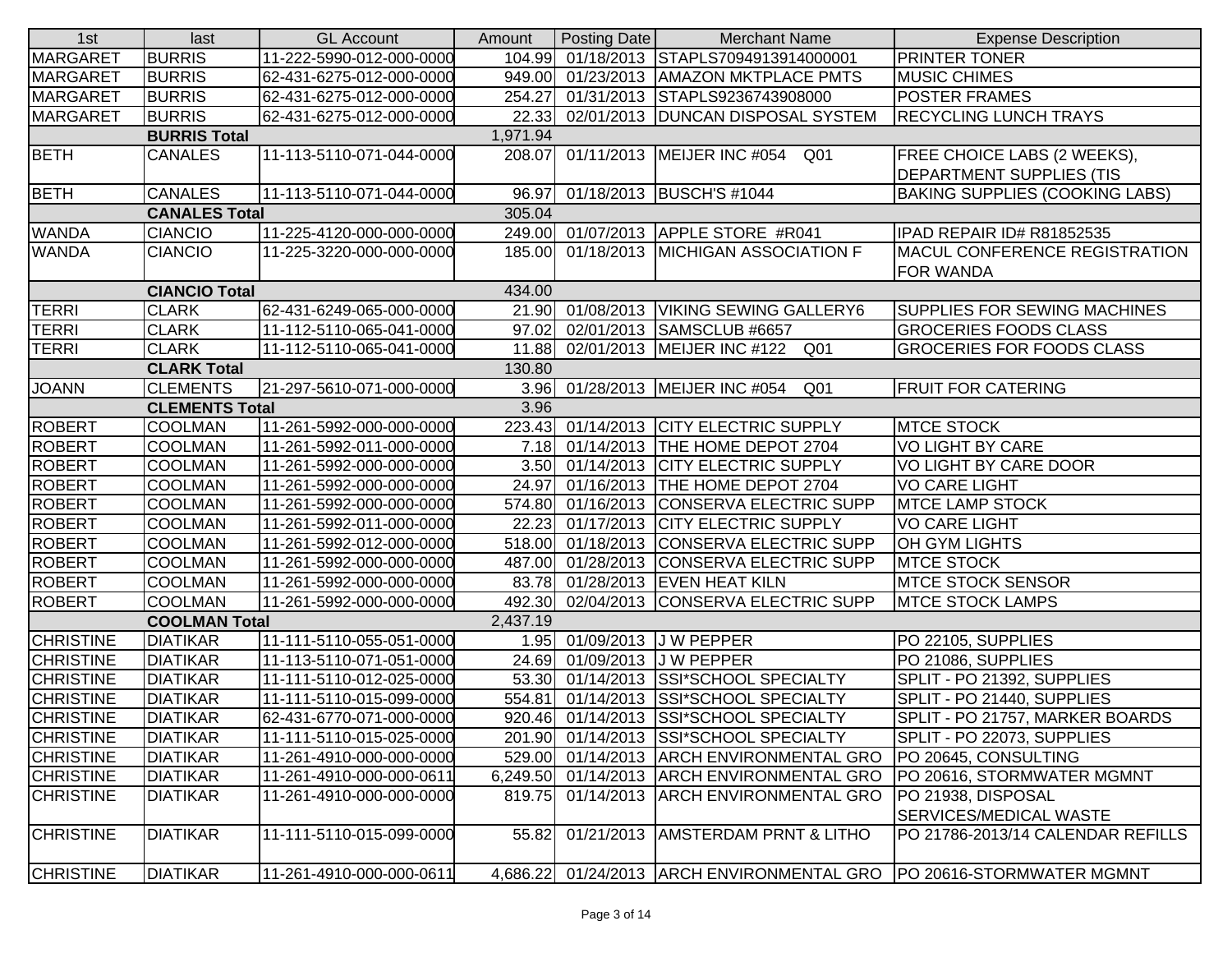| 1st                                | last                    | <b>GL Account</b>                   | Amount   | <b>Posting Date</b>      | <b>Merchant Name</b>                       | <b>Expense Description</b>        |  |
|------------------------------------|-------------------------|-------------------------------------|----------|--------------------------|--------------------------------------------|-----------------------------------|--|
| <b>CHRISTINE</b>                   | <b>DIATIKAR</b>         | 62-431-6238-065-000-0000            | 8,728.32 |                          | 01/24/2013 CENTURY RESOURCES               | PO 22069-ORCHESTRA FUNDRAISER     |  |
| <b>CHRISTINE</b>                   | <b>DIATIKAR</b>         | 11-111-5110-055-051-0000            | 26.99    | 01/24/2013               | J W PEPPER                                 | PO 22223-MUSIC                    |  |
| <b>CHRISTINE</b>                   | <b>DIATIKAR</b>         | 41-456-6420-012-000-0000            |          |                          | -152.16 01/25/2013 SSI*SCHOOL SPECIALTY    | PO 21277-CREDIT FOR DAMAGES       |  |
| <b>CHRISTINE</b>                   | <b>DIATIKAR</b>         | 11-213-3130-000-313-0000            | 6,215.00 | 01/25/2013               | <b>HRS-DBO</b>                             | PO 22011-NOV 2012 SERVICES        |  |
| <b>CHRISTINE</b>                   | <b>DIATIKAR</b>         | 62-431-6275-013-000-0000            | 30.00    |                          | 01/25/2013  DUNCAN DISPOSAL SYSTEM         | PO 22021-OCT/12-DEC/12 SERVICES   |  |
| <b>CHRISTINE</b>                   | <b>DIATIKAR</b>         | 62-431-6176-071-000-0000            |          |                          | 100.00 01/25/2013 DUNCAN DISPOSAL SYSTEM   | PO 20843-DEC/12 & JAN/13          |  |
| <b>CHRISTINE</b>                   | <b>DIATIKAR</b>         | 62-431-6099-000-000-0000            | 528.00   |                          | 01/25/2013 HERITAGE LOGO WORKS, L          | <b>ROBOTICS SHIRTS</b>            |  |
| <b>CHRISTINE</b>                   | <b>DIATIKAR</b>         | 11-113-5110-071-010-0000            | 145.28   |                          | 01/30/2013 SSI*SCHOOL SPECIALTY            | PO 20565-SUPPLIES                 |  |
| <b>CHRISTINE</b>                   | <b>DIATIKAR</b>         | 11-111-5110-055-025-0000            | 205.06   |                          | 01/30/2013 SSI*SCHOOL SPECIALTY            | PO 22254-SUPPLIES                 |  |
| <b>CHRISTINE</b>                   | <b>DIATIKAR</b>         | 62-431-6112-071-000-0000            | 185.84   | 01/30/2013               | <b>ARYZTA LLC</b>                          | PO 22260-COOKIE DOUGH             |  |
| <b>CHRISTINE</b>                   | <b>DIATIKAR</b>         | 62-431-6262-065-000-0000            | 3,152.16 | 01/30/2013               | <b>SCHOLASTIC BOOK FAIRS</b>               | PO 21863-BOOK FAIR                |  |
| <b>CHRISTINE</b>                   | <b>DIATIKAR</b>         | 11-111-5110-055-010-0000            | 656.38   |                          | 01/30/2013   DBC*BLICK ART MATERIAL        | PO 21963-SUPPLIES                 |  |
| <b>CHRISTINE</b>                   | <b>DIATIKAR</b>         | 11-293-4910-000-000-0000            | 6,109.10 | 01/30/2013               | <b>PLYMOUTH NOVI 155</b>                   | PO 20827-NOV/12 & DEC/12          |  |
| <b>CHRISTINE</b>                   | <b>DIATIKAR</b>         | 11-111-5110-055-051-0000            | 82.92    | 01/30/2013               | J W PEPPER                                 | <b>PO 22286-MUSIC</b>             |  |
| <b>CHRISTINE</b>                   | <b>DIATIKAR</b>         | 11-113-5110-071-050-0000            | 406.82   | 01/30/2013               | <b>JW PEPPER</b>                           | <b>PO 20964-MUSIC</b>             |  |
| <b>CHRISTINE</b>                   | <b>DIATIKAR</b>         | 11-222-5310-055-000-0000            | 3,644.31 | 01/31/2013               | <b>FOLLETT LIBRARY RES</b>                 | SPLIT - PO 21862, VARIOUS         |  |
| <b>CHRISTINE</b>                   | <b>DIATIKAR</b>         | 62-431-6217-055-000-0000            | 656.37   | 01/31/2013               | <b>FOLLETT LIBRARY RES</b>                 | SPLIT - PO 21862, VARIOUS         |  |
| <b>CHRISTINE</b>                   | <b>DIATIKAR</b>         | 11-271-5710-000-000-0000            |          |                          | 23,678.03 02/01/2013 CORRIGAN OIL #2 - BRI | PO 20631-7501 GALS OF DIESEL      |  |
| <b>CHRISTINE</b>                   | <b>DIATIKAR</b>         | 62-431-6212-055-000-0000            | 138.49   |                          | 02/04/2013 J W PEPPER                      | <b>PO 22341-MUSIC</b>             |  |
| 68,634.31<br><b>DIATIKAR Total</b> |                         |                                     |          |                          |                                            |                                   |  |
| <b>KATY</b>                        | <b>DINKELMANN</b>       | 62-431-6131-071-000-0000            |          |                          | 59.56 01/09/2013 RED*ROAMANS TEL ORD       | THREE SLIPS FOR COSTUMES          |  |
| <b>KATY</b>                        | <b>DINKELMANN</b>       | 62-431-6131-071-000-0000            | 89.27    |                          | 01/10/2013 JOANN ETC #1933                 | TRIM AND FABRIC FOR HEADPIECES,   |  |
|                                    |                         |                                     |          |                          |                                            | <b>BARRETTES FOR HEADPI</b>       |  |
| <b>KATY</b>                        | <b>DINKELMANN</b>       | 62-431-6129-071-000-0000            | 280.00   |                          | 01/11/2013 NUVO PRODUCTIONS                | LATE REGISTRATION FOR DANIEL T    |  |
|                                    |                         |                                     |          |                          |                                            | FOR DANCED WORKSHOP               |  |
| <b>KATY</b>                        | <b>DINKELMANN</b>       | 62-431-6129-071-000-0000            | 27.76    | 01/14/2013               | JOANN ETC #1933                            | CLEAR RHINESTONES FOR DEJA VU     |  |
|                                    |                         |                                     |          |                          |                                            | <b>COSTUME NECK</b>               |  |
| <b>KATY</b>                        | <b>DINKELMANN</b>       | 62-431-6129-071-000-0000            | 35.17    | 01/14/2013               | JOANN ETC #2003                            | CLEAR RHINESTONES FOR DEJA VU     |  |
|                                    |                         |                                     |          |                          |                                            | <b>COSTUME NECKS</b>              |  |
| <b>KATY</b>                        |                         | DINKELMANN 62-431-6131-071-000-0000 | 60.24    | 01/14/2013 TARGET        | 00009225                                   | COSTUMES FOR BOYS IN CONCERT,     |  |
|                                    |                         |                                     |          |                          |                                            | <b>BLANK CDS, FIRST AID S</b>     |  |
| <b>KATY</b>                        |                         | DINKELMANN 62-431-6129-071-000-0000 | 4,660.00 |                          | 01/28/2013 HALL OF FAME DANCE CHA          | <b>ENTRY FEES FOR LEAGUE OF</b>   |  |
|                                    |                         |                                     |          |                          |                                            | CHAMPIONS DANCE COMPETITION       |  |
| <b>KATY</b>                        |                         | DINKELMANN 62-431-6129-071-000-0000 |          |                          | 318.06 01/30/2013 HFC*DISC DANCE           | <b>TIGHTS FOR DANCE COMPANY</b>   |  |
|                                    | <b>DINKELMANN Total</b> |                                     | 5,530.06 |                          |                                            |                                   |  |
| <b>MICHAEL</b>                     | <b>DRAGOO</b>           | 11-261-4910-011-000-0000            |          |                          | 80.00 01/08/2013 REDFORD LOCK COMPANY      | VO EXTRACT KEY                    |  |
| <b>MICHAEL</b>                     | <b>DRAGOO</b>           | 11-261-4910-011-000-0000            | 80.00    |                          | 01/08/2013 REDFORD LOCK COMPANY I          | VO REMOVE BROKEN KEY FROM         |  |
|                                    |                         |                                     |          |                          |                                            | <b>CORE</b>                       |  |
| <b>MICHAEL</b>                     | <b>DRAGOO</b>           | 11-261-5992-012-000-0000            | 124.50   |                          | 01/08/2013 REDFORD LOCK COMPANY I          | OH DOOR SCOPE                     |  |
| <b>MICHAEL</b>                     | <b>DRAGOO</b>           | 11-261-4910-071-000-0000            |          |                          | 250.00 01/08/2013 REDFORD LOCK COMPANY I   | SPLIT - HS FIX DOOR LOCK (83.33%) |  |
| <b>MICHAEL</b>                     | <b>DRAGOO</b>           | 11-261-4910-065-000-0000            |          |                          | 50.00 01/08/2013 REDFORD LOCK COMPANY I    | SPLIT - MS CAGE LOCKS (16.67%)    |  |
| <b>MICHAEL</b>                     | <b>DRAGOO</b>           | 11-261-5992-000-000-0000            |          | 1,914.00 01/10/2013 BASS |                                            | <b>MTCE STOCK PARTS</b>           |  |
| <b>MICHAEL</b>                     | <b>DRAGOO</b>           | 11-261-5992-000-000-0000            |          | 987.50 01/11/2013 BASS   |                                            | <b>MTCE STOCK PARTS</b>           |  |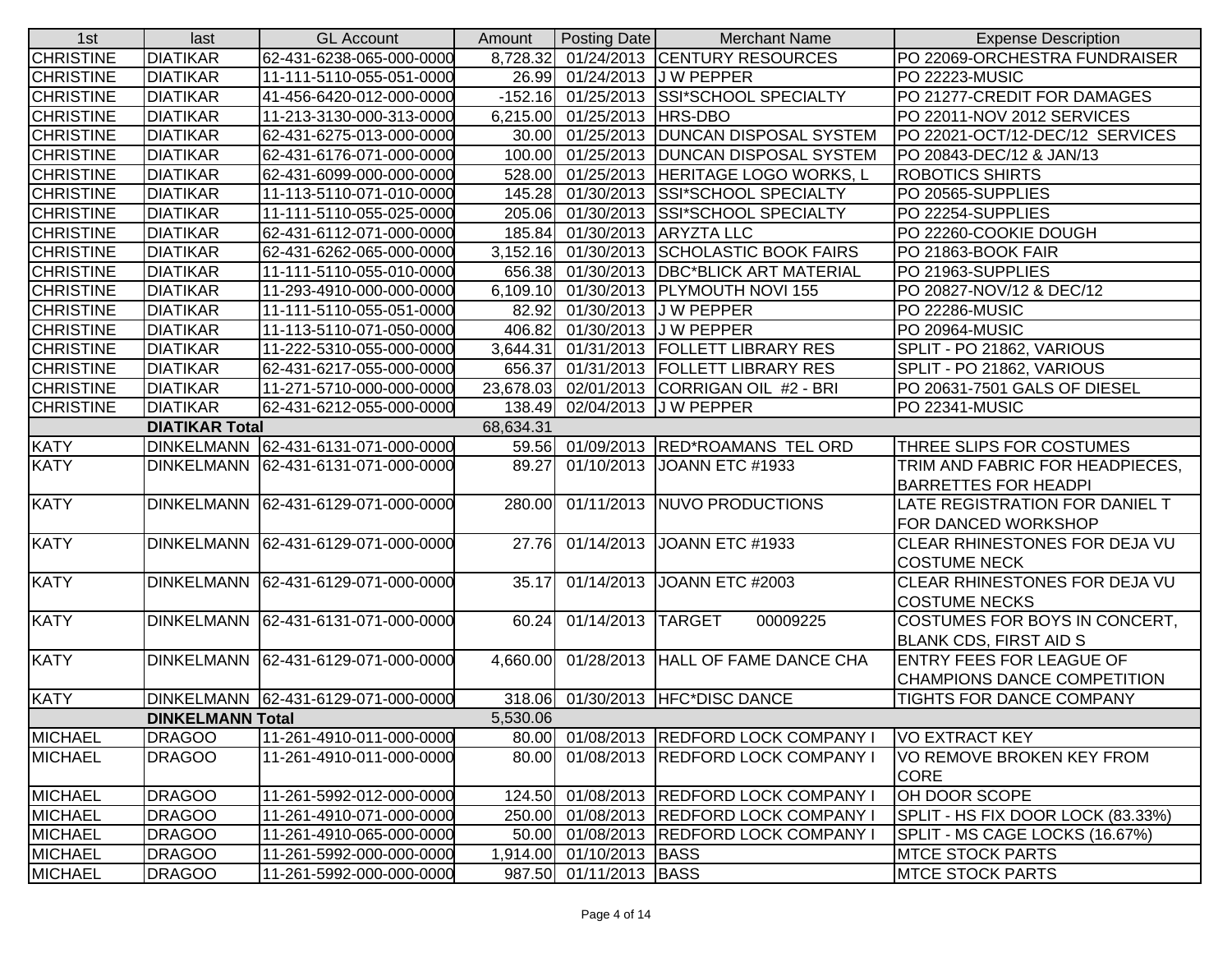| 1st              | last                 | <b>GL Account</b>        | Amount    | Posting Date       | <b>Merchant Name</b>                     | <b>Expense Description</b>                                     |
|------------------|----------------------|--------------------------|-----------|--------------------|------------------------------------------|----------------------------------------------------------------|
| <b>MICHAEL</b>   | <b>DRAGOO</b>        | 11-261-5993-000-000-0000 | 8,925.92  |                    | 01/14/2013 MORTON SALT                   | <b>GRNDS SALT</b>                                              |
| <b>MICHAEL</b>   | <b>DRAGOO</b>        | 11-261-4910-010-000-0000 | 648.63    |                    | 01/16/2013 SOUTH LYON FENCE & SUP        | <b>TRANS GATES</b>                                             |
| <b>MICHAEL</b>   | <b>DRAGOO</b>        | 11-261-4910-010-000-0000 | $-14.07$  |                    | 01/18/2013 SOUTH LYON FENCE & SUP        | <b>REFUND OF TAX FROM 1-15-13</b>                              |
| <b>MICHAEL</b>   | <b>DRAGOO</b>        | 11-261-5992-001-000-0000 | 12.00     |                    | 01/21/2013 REDFORD LOCK COMPANY I        | <b>ESB KEYS</b>                                                |
| <b>MICHAEL</b>   | <b>DRAGOO</b>        | 11-261-4910-001-000-0000 |           |                    | 160.00 01/21/2013 REDFORD LOCK COMPANY I | <b>ESB REPAIR DRAWER</b>                                       |
| <b>MICHAEL</b>   | <b>DRAGOO</b>        | 11-261-4910-065-000-0000 | 1,311.25  |                    | 01/21/2013 REDFORD LOCK COMPANY I        | <b>MS CAGE LOCKS</b>                                           |
| <b>MICHAEL</b>   | <b>DRAGOO</b>        | 11-261-4910-000-000-0000 | 11,898.00 |                    | 01/24/2013 CITI ROOFING CO               | <b>BOSCO ROOF</b>                                              |
| <b>MICHAEL</b>   | <b>DRAGOO</b>        | 11-261-4910-012-000-0000 | 80.00     |                    | 01/25/2013 REDFORD LOCK COMPANY I        | OH KITCHEN OFFICE DOOR                                         |
| <b>MICHAEL</b>   | <b>DRAGOO</b>        | 11-261-5910-000-000-0000 | $-0.84$   | 02/01/2013 STAPLES | 00115659                                 | <b>MTCE SUPPLIES TAX REFUND</b>                                |
| <b>MICHAEL</b>   | <b>DRAGOO</b>        | 11-261-5910-000-000-0000 | 14.82     | 02/01/2013 STAPLES | 00115659                                 | MTCE SUPPLIES, INCLUDES 84 CENTS<br><b>SALES TAX (REFUND B</b> |
|                  | <b>DRAGOO Total</b>  |                          | 26,521.71 |                    |                                          |                                                                |
| <b>CHRISTINE</b> | <b>EASON</b>         | 11-351-5110-000-953-0000 |           |                    | 53.99 01/10/2013 AMAZON.COM              | <b>DODGEBALLS FOR GYM</b>                                      |
| <b>CHRISTINE</b> | <b>EASON</b>         | 11-351-5110-000-953-0000 | 7.38      |                    | 01/10/2013 AMAZON MKTPLACE PMTS          | <b>JUMP ROPES</b>                                              |
| <b>CHRISTINE</b> | <b>EASON</b>         | 11-351-5110-000-953-0000 | 38.85     |                    | 01/10/2013   AMAZON MKTPLACE PMTS        | <b>GYM GEAR</b>                                                |
| <b>CHRISTINE</b> | <b>EASON</b>         | 11-351-5110-000-953-0000 | 24.99     |                    | 01/11/2013 ACO-HARDWARE #0087            | <b>PLAY TENT</b>                                               |
| <b>CHRISTINE</b> | <b>EASON</b>         | 11-351-5110-000-953-0000 | 105.99    |                    | 01/14/2013 COSTCO.COM *ONLINE            | <b>WALKIE-TALKIES, SET OF 4</b>                                |
| <b>CHRISTINE</b> | <b>EASON</b>         | 11-351-5110-000-953-0000 | 16.44     |                    | 01/14/2013 CVS PHARMACY #8015 Q03        | TOYS, GAMES, CARDBOARD HOUSE                                   |
| <b>CHRISTINE</b> | <b>EASON</b>         | 11-351-5110-000-953-0000 | 9.98      |                    | 01/14/2013 CVS PHARMACY #8163 Q03        | <b>SUPPLIES FOR CRAFTS</b>                                     |
| <b>CHRISTINE</b> | <b>EASON</b>         | 11-351-5990-000-953-0000 | 5.96      |                    | 01/18/2013 MICHAELS #3744                | <b>CRAFT</b>                                                   |
| <b>CHRISTINE</b> | <b>EASON</b>         | 11-351-5110-000-953-0000 | 105.31    |                    | 01/21/2013 ORIENTAL TRADING CO           | SUPPLIES FOR CRAFTS, GAMES, ETC.                               |
| <b>CHRISTINE</b> | <b>EASON</b>         | 11-351-5110-000-953-0000 | 29.90     |                    | 01/21/2013   TOYS R US #9265<br>QPS      | <b>TOYS</b>                                                    |
|                  | <b>EASON Total</b>   |                          | 398.79    |                    |                                          |                                                                |
| <b>MARIA</b>     | <b>FALLONE</b>       | 62-431-6275-014-000-0000 |           |                    | 1,582.96 01/08/2013 FOLLETT LIBRARY RES  | <b>LIBRARY BOOKS</b>                                           |
| <b>MARIA</b>     | <b>FALLONE</b>       | 62-431-6275-014-000-0000 | 47.94     | 01/08/2013 MIRAI   |                                          | <b>ORIGAMI MATERIALS FOR CLASS</b>                             |
| <b>MARIA</b>     | <b>FALLONE</b>       | 62-431-6275-014-000-0000 | 27.31     |                    | 01/09/2013  THE HOME DEPOT 2737          | <b>MAGNETS FOR THE CLASSROOM</b><br><b>DOORS</b>               |
| <b>MARIA</b>     | <b>FALLONE</b>       | 11-111-5110-014-025-0000 | 267.71    |                    | 01/18/2013 SSI*SCHOOL SPECIALTY          | <b>OFFICE SUPPLIES</b>                                         |
| <b>MARIA</b>     | <b>FALLONE</b>       | 62-431-6275-014-000-0000 | 256.72    |                    | 01/25/2013   FOLLETT LIBRARY RES         | <b>LIBRARY BOOKS</b>                                           |
| <b>MARIA</b>     | <b>FALLONE</b>       | 62-431-6275-014-000-0000 |           |                    | 864.59 01/25/2013 MACIE PUBLISHING COMPA | <b>MUSIC RECORDERS</b>                                         |
|                  | <b>FALLONE Total</b> |                          | 3,047.23  |                    |                                          |                                                                |
| <b>JAMES</b>     | <b>FULAR</b>         | 11-261-4910-005-000-0000 | 1,371.41  |                    | 01/08/2013 SLM TRAILERS, LLC             | <b>GRNDS TRAILER REPAIR</b>                                    |
| <b>JAMES</b>     | <b>FULAR</b>         | 11-261-5993-065-000-0000 | 79.74     |                    | 01/09/2013 BADER AND SONS CO             | <b>IMS TRACTOR SNOW BLOWER PARTS</b>                           |
| <b>JAMES</b>     | <b>FULAR</b>         | 11-261-5993-000-000-0000 |           |                    | 176.00 01/09/2013 CANFIELD EQUIPMENT SER | <b>IGRNDS TRUCK PLOW PARTS</b>                                 |
| <b>JAMES</b>     | <b>FULAR</b>         | 11-261-5992-000-000-0000 |           |                    | 49.91 01/14/2013 THE HOME DEPOT 2737     | <b>MTCE SUPPLIES</b>                                           |
| <b>JAMES</b>     | <b>FULAR</b>         | 11-261-5993-000-000-0000 |           |                    | 115.00 01/17/2013 GREEN OAK TIRE         | <b>GRNDS GATOR TIRE</b>                                        |
| <b>JAMES</b>     | <b>FULAR</b>         | 11-261-3220-000-000-0610 |           |                    | 150.00 01/17/2013 MICHIGAN TURFG00 OF 00 | <b>GRNDS CONFERENCE</b>                                        |
| <b>JAMES</b>     | <b>FULAR</b>         | 11-261-5992-005-000-0000 | 348.30    |                    | 01/17/2013 SIGNS BY TOMORROW             | <b>IMTCE TRUCK LOGOS</b>                                       |
| <b>JAMES</b>     | <b>FULAR</b>         | 11-261-5992-000-000-0000 |           |                    | 25.58 01/21/2013 THE HOME DEPOT 2737     | <b>MTCE SUPPLIES</b>                                           |
| <b>JAMES</b>     | <b>FULAR</b>         | 11-261-5993-000-000-0000 | 393.26    |                    | 01/21/2013 GEMPLER*1019298543            | <b>GRNDS SUPPLIES TAX REFUNDED ON</b><br>1/26                  |
| <b>JAMES</b>     | FULAR                | 11-261-4290-000-000-0000 | 135.22    |                    | 01/21/2013 PENSKE TRK LSG 059110         | <b>MTCE TRUCK RENTAL</b>                                       |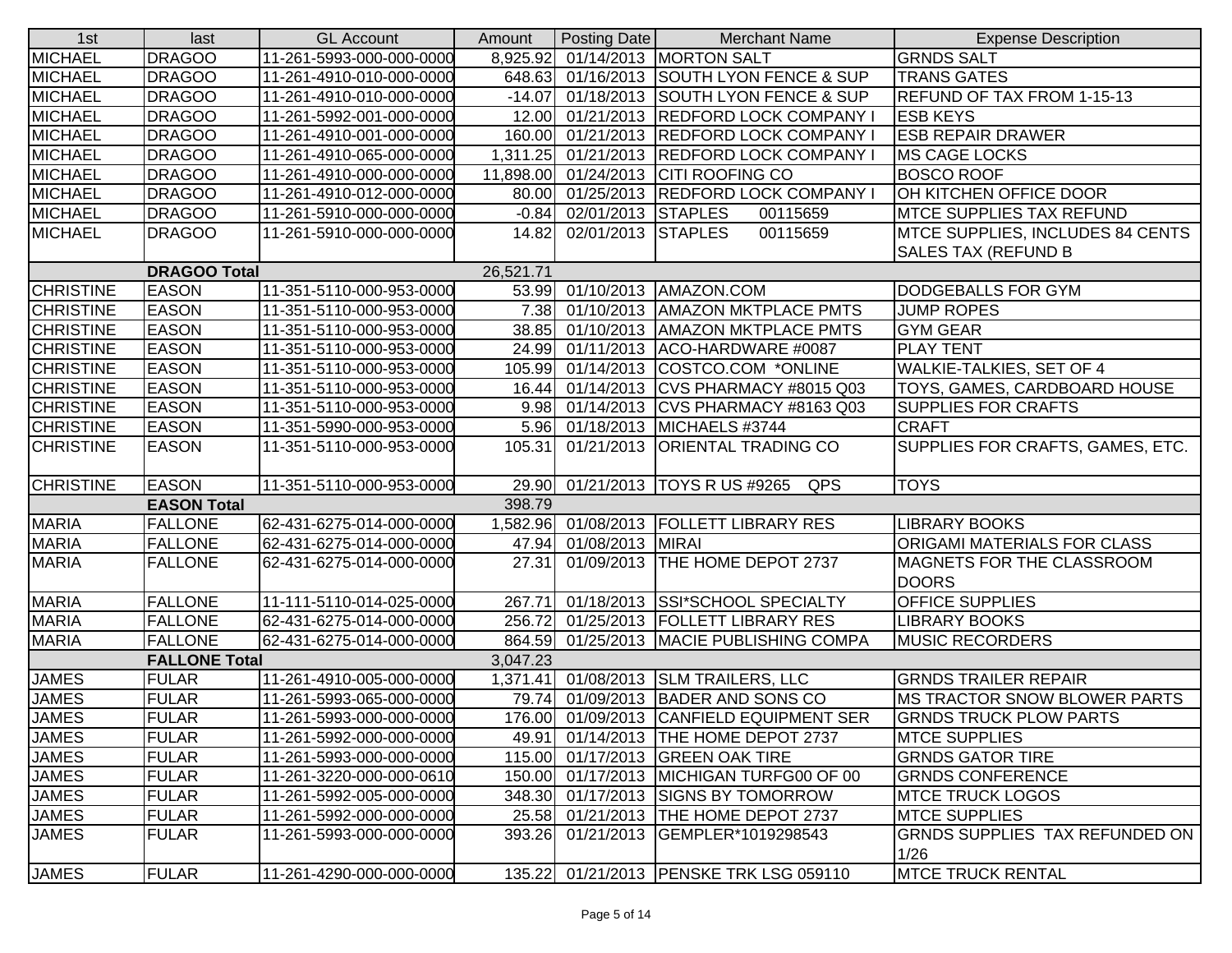| 1st              | last                          | <b>GL Account</b>                    | Amount   | <b>Posting Date</b> | <b>Merchant Name</b>                  | <b>Expense Description</b>            |
|------------------|-------------------------------|--------------------------------------|----------|---------------------|---------------------------------------|---------------------------------------|
| <b>JAMES</b>     | <b>FULAR</b>                  | 11-261-5730-000-000-0000             | 710.19   |                     | 01/25/2013   PIRTEK MADISON HEIGHTS   | <b>MTCE SALT TRUCK REPAIR</b>         |
| <b>JAMES</b>     | <b>FULAR</b>                  | 11-261-5993-000-000-0000             | $-20.56$ |                     | 01/28/2013 GEMPLER*1019309874         | <b>GRNDS TAX REFUND FROM 1/19</b>     |
| <b>JAMES</b>     | <b>FULAR</b>                  | 11-261-5730-000-000-0000             | 77.00    |                     | 02/01/2013 CANFIELD EQUIPMENT SER     | <b>GRNDS TRUCK SNOW PLOW REPAIR</b>   |
|                  | <b>FULAR Total</b>            |                                      | 3,611.05 |                     |                                       |                                       |
| <b>SETH</b>      | <b>FURLOW</b>                 | 11-113-5110-071-065-0000             |          |                     | 68.19 01/11/2013 MEIJER INC #032 Q01  | LIMITING REACTANT LAB SUPPLIES        |
|                  |                               |                                      |          |                     |                                       | <b>FOR CHEMISTRY</b>                  |
| <b>SETH</b>      | <b>FURLOW</b>                 | 11-113-5110-071-065-0000             | 65.00    |                     | 01/28/2013 VERNIER SOFTWARE & TEC     | 3 REPLACEMENT BATTERIES FOR           |
|                  |                               |                                      |          |                     |                                       | <b>VERNIER LABQUEST DATA CO</b>       |
|                  | <b>FURLOW Total</b>           |                                      | 133.19   |                     |                                       |                                       |
| <b>MEGAN</b>     | <b>GASIDLO</b>                | 11-112-5110-065-065-0000             |          |                     | 46.60 01/17/2013 KROGER #632          | <b>BOUGHT CLEANING SUPPLIES AND</b>   |
|                  |                               |                                      |          |                     |                                       | <b>OTHER NEEDED MATERIAL</b>          |
| <b>MEGAN</b>     | <b>GASIDLO</b>                | 11-112-5110-065-065-0000             | 67.85    | 01/17/2013 STAPLES  | 00115659                              | THIS PURCHASE WAS FOR A               |
|                  |                               |                                      |          |                     |                                       | POLYMER LAB FOR THE 7TH GRAD          |
|                  | <b>GASIDLO Total</b>          |                                      | 114.45   |                     |                                       |                                       |
| <b>MARGARET</b>  |                               | GONZALEZ-SH 62-431-6645-065-000-0000 | 11.89    |                     | 01/07/2013 MEIJER INC #122<br>Q01     | TEST STRIPS FOR AQUARIUM              |
|                  |                               |                                      |          |                     |                                       | MAINTENANCE- SALMON IN THE            |
| <b>MARGARET</b>  |                               | GONZALEZ-SH 62-431-6263-065-000-0000 | 132.15   |                     | 01/07/2013 EDUCATIONAL IN00 OF 00     | THANK YOU GIFT FOR JUDGES FOR         |
|                  |                               |                                      |          |                     |                                       | <b>SCIENCE FAIR</b>                   |
| <b>MARGARET</b>  |                               | GONZALEZ-SH 62-431-6263-065-000-0000 | 22.70    |                     | 01/11/2013 KROGER #442                | <b>SNACKS FOR SCIENCE FAIR JUDGES</b> |
| <b>MARGARET</b>  |                               | GONZALEZ-SH 11-112-5110-065-065-0000 | 3.98     |                     | 01/14/2013 KROGER #632                | <b>FLOWERS FOR LAB - DISSECTION</b>   |
| <b>MARGARET</b>  |                               | GONZALEZ-SH 62-431-6644-065-000-0000 | 14.09    | 01/14/2013 TARGET   | 00014654                              | <b>SUPPLIES FOR JUDGING</b>           |
| <b>MARGARET</b>  |                               | GONZALEZ-SH 11-112-5110-065-065-0000 |          |                     | 1.98 01/15/2013 KROGER #632           | <b>FLOWERS FOR LAB-DISSECTION</b>     |
| <b>MARGARET</b>  |                               | GONZALEZ-SH 62-431-6257-065-000-0000 | 9.58     |                     | 01/18/2013 KROGER #632                | SUPPLIES FOR ACTIVITY AFTERNOON -     |
|                  |                               |                                      |          |                     |                                       | <b>CUPS, PLATES</b>                   |
| <b>MARGARET</b>  |                               | GONZALEZ-SH 62-431-6257-065-000-0000 | 200.00   |                     | 01/24/2013 NICK ANDERSON              | <b>DJ NICK ANDERSON FOR ACTIVITY</b>  |
|                  |                               |                                      |          |                     |                                       | AFTERNOON-1/18/13                     |
|                  | <b>GONZALEZ-SHEERAN Total</b> |                                      | 396.37   |                     |                                       |                                       |
| <b>BRIAN</b>     | <b>GORDON</b>                 | 62-431-6104-061-000-0000             |          |                     | 20.00 01/07/2013 H.S. WOODLANDS INC   | LUNCH ON HOCKEY TRIP                  |
| <b>BRIAN</b>     | <b>GORDON</b>                 | 62-431-6104-061-000-0000             | 63.33    |                     | 01/07/2013 THE AMBASSADOR             | DINNER FOR UP HOCKEY TRIP             |
| <b>BRIAN</b>     | <b>GORDON</b>                 | 62-431-6104-061-000-0000             | 35.42    |                     | 01/07/2013 BUFFALO WILD WINGS GRI     | DINNER ON UP HOCKEY TRIP              |
| <b>BRIAN</b>     | <b>GORDON</b>                 | 62-431-6104-061-000-0000             | 28.32    |                     | 01/07/2013 DOWNTOWNER INC             | LUNCH ON UP HOCKEY TRIP               |
| <b>BRIAN</b>     | <b>GORDON</b>                 | 62-431-6104-061-000-0000             | 17.20    |                     | 01/10/2013 BAY SIDE SPORTS GRILLE     | <b>LUNCH KLAA MEETING</b>             |
| <b>BRIAN</b>     | <b>GORDON</b>                 | 62-431-6104-061-000-0000             | 86.18    |                     | 01/14/2013 DOMINO'S 1010              | LUNCH FOR CHEER OFFICIALS             |
| <b>BRIAN</b>     | <b>GORDON</b>                 | 62-431-6104-061-000-0000             | 13.47    |                     | 01/18/2013 SOUTH LYON HOTEL           | LUNCH FOR KLMLA MEETING               |
| <b>BRIAN</b>     | <b>GORDON</b>                 | 62-431-6172-061-000-0000             |          |                     | 349.00 01/21/2013 GLAZIER CLINICS     | <b>CLINICS FOR FOOTBALL PROGRAM</b>   |
|                  | <b>GORDON Total</b>           |                                      | 612.92   |                     |                                       |                                       |
| <b>CHRISTINE</b> | <b>HARRIS</b>                 | 62-431-6355-031-000-0000             | 27.91    |                     | 01/14/2013 AMAZON.COM                 | CRAFT SUPPLIES; VALENTINE'S PARTY     |
|                  |                               |                                      |          |                     |                                       | <b>SUPPLIES; BASIC OF</b>             |
| <b>CHRISTINE</b> | <b>HARRIS</b>                 | 62-431-6355-031-000-0000             | 13.86    |                     | 02/01/2013 KROGER #619                | <b>SUPPLIES</b>                       |
|                  | <b>HARRIS Total</b>           |                                      | 41.77    |                     |                                       |                                       |
| <b>DEBORAH</b>   | <b>HAYNES</b>                 | 11-351-5110-000-953-0000             |          |                     | 185.49 01/24/2013 ORIENTAL TRADING CO | <b>TEACHING SUPPLIES</b>              |
|                  | <b>HAYNES Total</b>           |                                      | 185.49   |                     |                                       |                                       |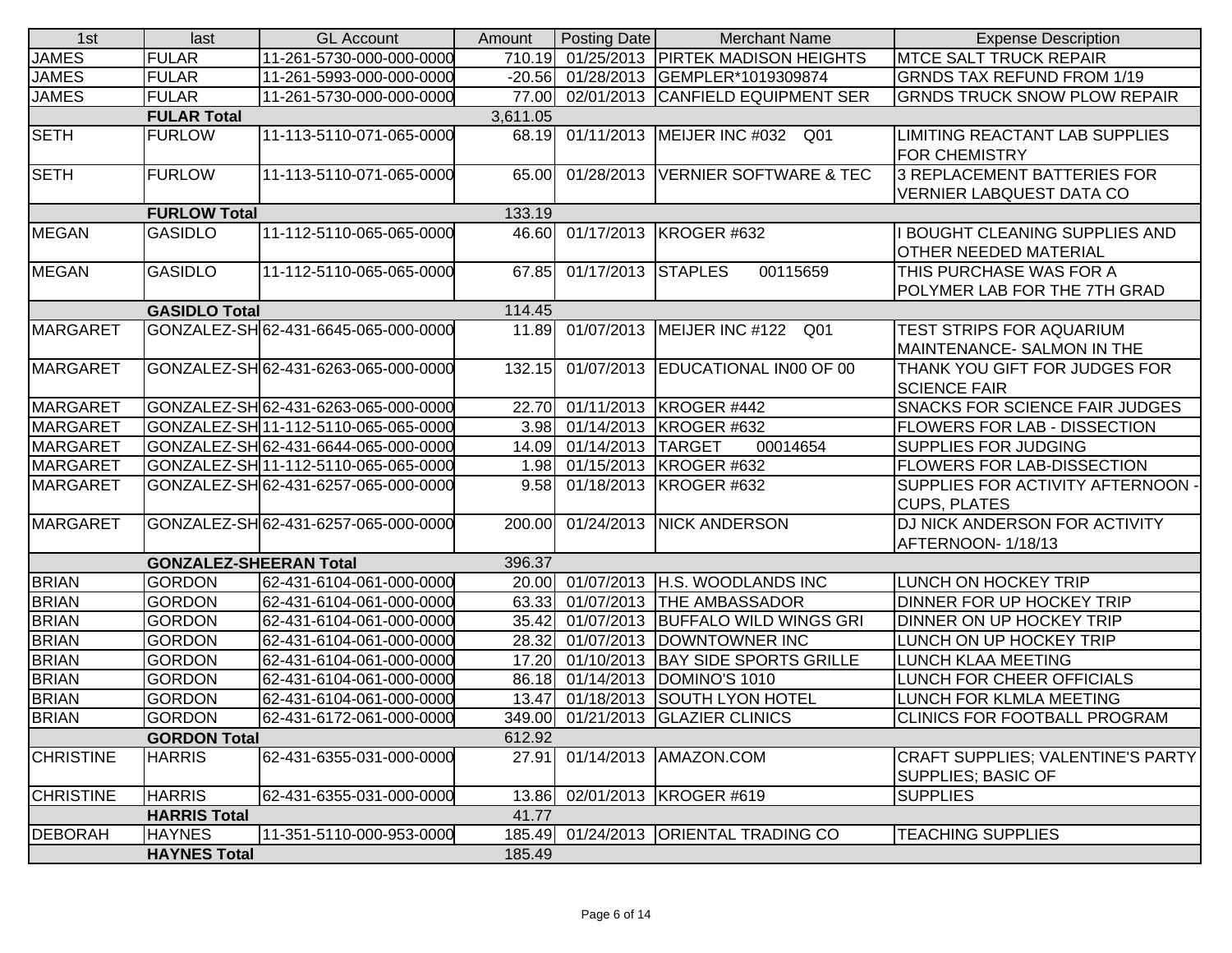| 1st           | last         | <b>GL Account</b>        | Amount   | Posting Date                | <b>Merchant Name</b>                     | <b>Expense Description</b>                           |
|---------------|--------------|--------------------------|----------|-----------------------------|------------------------------------------|------------------------------------------------------|
| <b>SHEILA</b> | <b>HOLLY</b> | 11-221-3220-000-411-0000 |          |                             | 90.00 01/10/2013 OAKLAND SCHOOLS-RC INT  | PECS TRAINING, SPECIAL ED DEPT,                      |
|               |              |                          |          |                             |                                          | <b>OAKLAND SCHOOLS</b>                               |
| <b>SHEILA</b> | <b>HOLLY</b> | 11-112-5110-065-411-0000 | 45.10    |                             | 01/10/2013 STAPLS7094462296000001        | <b>INSTRUCTIONAL COACHES SUPPLIES</b>                |
| <b>SHEILA</b> | <b>HOLLY</b> | 11-112-5110-065-411-0000 |          |                             | 79.98 01/10/2013 STAPLS7094462296000002  | <b>INSTRUCTIONAL COACHES SUPPLIES</b>                |
| <b>SHEILA</b> | <b>HOLLY</b> | 11-227-5110-000-421-0000 | 311.03   |                             | 01/10/2013 SCANTRON CORPORATION          | <b>ASSESSMENT SUPPLIES</b>                           |
| <b>SHEILA</b> | <b>HOLLY</b> | 11-283-3220-000-000-6013 |          | 85.00 01/14/2013 MAS FPS    |                                          | <b>MEMBERSHIP FEE</b>                                |
| <b>SHEILA</b> | <b>HOLLY</b> | 11-283-3220-000-000-6013 |          | 500.00 01/14/2013 MAS FPS   |                                          | <b>CONFERENCE FEE</b>                                |
| <b>SHEILA</b> | <b>HOLLY</b> | 11-221-7410-000-411-0000 | 200.00   |                             | 01/14/2013 MICH ASSOC OF SCH ADMI        | <b>DUES</b>                                          |
| <b>SHEILA</b> | <b>HOLLY</b> | 11-221-3220-000-411-0000 | 45.00    |                             | 01/14/2013 OAKLAND SCHOOLS-RC INT        | <b>ELA UNIT WORKSHOP</b>                             |
| <b>SHEILA</b> | <b>HOLLY</b> | 11-283-3220-000-000-6013 |          | 85.00 01/16/2013 MAS FPS    |                                          | <b>MEMBERSHIP FEES</b>                               |
| <b>SHEILA</b> | <b>HOLLY</b> | 11-221-3220-000-000-6013 | 305.00   |                             | 01/16/2013 MICH ASSOC OF SCH ADMI        | <b>MASA CONFERENCE</b>                               |
| <b>SHEILA</b> | <b>HOLLY</b> | 11-221-7910-000-411-0000 | 204.50   |                             | 01/17/2013 EDUCATIONAL RESEARCH N        | <b>EDUCATIONAL RESEARCH</b>                          |
|               |              |                          |          |                             |                                          | <b>PUBLICATION</b>                                   |
| <b>SHEILA</b> | <b>HOLLY</b> | 11-221-7910-000-430-0000 | 866.94   |                             | 01/17/2013   AMAZON.COM                  | <b>PSD SUPPLIES</b>                                  |
| <b>SHEILA</b> | <b>HOLLY</b> | 11-221-5910-000-411-0000 | 124.44   |                             | 01/17/2013   PANERA BREAD #667           | <b>EVALUATION COMMITTEE</b>                          |
| <b>SHEILA</b> | <b>HOLLY</b> | 11-221-3220-000-411-0000 | 150.00   |                             | 01/18/2013 GOOGLE *MASSP                 | <b>IBSOM CONFERENCE</b>                              |
| <b>SHEILA</b> | <b>HOLLY</b> | 11-221-3220-000-411-0000 |          |                             | 50.00 01/21/2013 PAYPAL *PARENTACTIO     | <b>HEALTH CONFERENCE</b>                             |
| <b>SHEILA</b> | <b>HOLLY</b> | 11-227-5110-000-421-0000 |          |                             | 311.03 01/21/2013 SCANTRON CORPORATION   | <b>ASSESSMENT SUPPLIES</b>                           |
| <b>SHEILA</b> | <b>HOLLY</b> | 11-113-5210-071-414-0000 |          | 111.75 01/24/2013 IB SOURCE |                                          | <b>IB MATH TEXTBOOKS</b>                             |
| <b>SHEILA</b> | <b>HOLLY</b> | 11-112-5110-065-411-0000 | 299.50   |                             | 01/24/2013 MINDSTEPS INC                 | <b>INSTRUCTIONAL BOOK FOR COACHES</b>                |
| <b>SHEILA</b> | <b>HOLLY</b> | 11-113-4910-071-451-0000 | 260.00   |                             | 01/28/2013 MICHIGAN VIRTUAL U            | <b>REGISTER STUDENT FOR MIVHS</b>                    |
| <b>SHEILA</b> | <b>HOLLY</b> | 11-113-4910-071-451-0000 |          |                             | 780.00 01/28/2013 MICHIGAN VIRTUAL U     | <b>REGISTER 4 STUDENTS FOR MIVHS</b>                 |
| <b>SHEILA</b> | <b>HOLLY</b> | 11-283-3220-000-000-6013 | 300.00   |                             | 01/28/2013 OAKLAND SCHOOLS-RC INT        | TITLE I CONFERENCE, OAKLAND                          |
|               |              |                          |          |                             |                                          | <b>SCHOOLS</b>                                       |
| <b>SHEILA</b> | <b>HOLLY</b> | 11-221-7910-000-430-0000 | 867.23   |                             | 01/29/2013 AMAZON.COM                    | IN DISTRICT PSD SUPPLIES                             |
| <b>SHEILA</b> | <b>HOLLY</b> | 11-221-7910-000-430-0000 | 466.97   |                             | 01/29/2013   AMAZON.COM                  | IN DISTRICT PSD SUPPLIES                             |
| <b>SHEILA</b> | <b>HOLLY</b> | 11-221-3220-000-411-0000 | 179.00   | 01/30/2013                  | <b>SMEKENS EDUCATION</b>                 | INSTRUCTIONAL COACHES LITERACY<br><b>WORKSHOP</b>    |
| <b>SHEILA</b> | <b>HOLLY</b> | 11-221-3220-000-411-0000 | 179.00   |                             | 01/30/2013 SMEKENS EDUCATION             | INSTRUCTIONAL COACHES LITERACY                       |
| <b>SHEILA</b> | <b>HOLLY</b> | 11-113-4910-071-451-0000 | 1,590.00 |                             | 01/30/2013 MICHIGAN VIRTUAL U            | <b>WORKSHOP</b><br><b>REGISTERING 6 STUDENTS FOR</b> |
|               |              |                          |          |                             |                                          | <b>MIVHS</b>                                         |
| <b>SHEILA</b> | <b>HOLLY</b> | 11-113-4910-071-451-0000 | 375.00   |                             | 01/30/2013 MICHIGAN VIRTUAL U            | <b>REGISTERING 1 STUDENT FOR MIVHS</b>               |
| <b>SHEILA</b> | <b>HOLLY</b> | 11-113-4910-071-451-0000 |          |                             | 375.00 01/30/2013 MICHIGAN VIRTUAL U     | <b>REGISTERING 1 STUDENT FOR MIVHS</b>               |
| <b>SHEILA</b> | <b>HOLLY</b> | 11-125-5110-011-000-6013 |          |                             | 2,148.00 01/31/2013 RVRSIDE EDU *TESTING | CRITERION WRITING EVALUATION                         |
| <b>SHEILA</b> | <b>HOLLY</b> | 11-221-3220-000-411-0000 |          |                             | 75.00 01/31/2013 MI INST FOR ED MGT      | <b>ONLINE WORKSHOP</b>                               |
| <b>SHEILA</b> | <b>HOLLY</b> | 11-221-3220-000-411-0000 |          |                             | 75.00 01/31/2013 MI INST FOR ED MGT      | <b>MIEM WORKSHOP</b>                                 |
| <b>SHEILA</b> | <b>HOLLY</b> | 11-113-4910-071-451-0000 | 1,270.00 |                             | 01/31/2013 MICHIGAN VIRTUAL U            | <b>REGISTERING 4 STUDENTS FOR</b>                    |
|               |              |                          |          |                             |                                          | <b>MIVHS</b>                                         |
| <b>SHEILA</b> | <b>HOLLY</b> | 11-113-4910-071-451-0000 | 375.00   |                             | 01/31/2013 MICHIGAN VIRTUAL U            | <b>REGISTER 1 STUDENT FOR MIVHS</b>                  |
| <b>SHEILA</b> | <b>HOLLY</b> | 11-111-5110-012-411-0000 |          | 470.80 02/01/2013 JOES      |                                          | <b>ESL WORKBOOKS</b>                                 |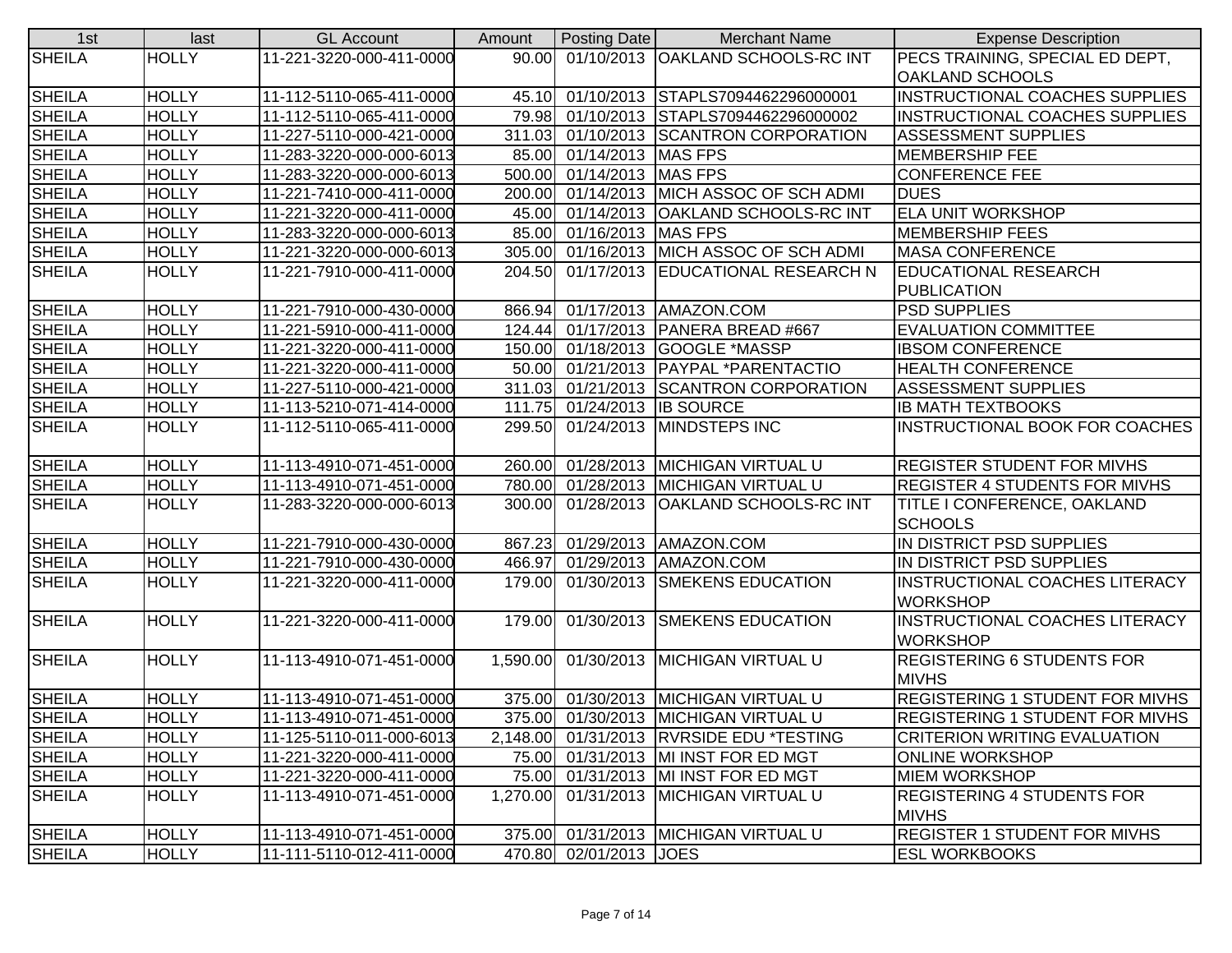| 1st           | last                                  | <b>GL Account</b>        | Amount    | <b>Posting Date</b>     | <b>Merchant Name</b>                                                              | <b>Expense Description</b>          |
|---------------|---------------------------------------|--------------------------|-----------|-------------------------|-----------------------------------------------------------------------------------|-------------------------------------|
| <b>SHEILA</b> | <b>HOLLY</b>                          | 11-111-5110-012-411-0000 | 4.71      |                         | 02/01/2013  INTERNATIONAL FEES                                                    | <b>ESL WORKBOOK INTERNATIONAL</b>   |
|               |                                       |                          |           |                         |                                                                                   | <b>FEES</b>                         |
| <b>SHEILA</b> | <b>HOLLY</b>                          | 11-221-3220-000-411-0000 | 400.00    | 02/01/2013 MSBO         |                                                                                   | <b>MSBO CONFERENCE</b>              |
| <b>SHEILA</b> | <b>HOLLY</b>                          | 11-113-4910-071-451-0000 |           |                         | 260.00 02/01/2013 MICHIGAN VIRTUAL U                                              | <b>REGISTER 1 STUDENT FOR MIVHS</b> |
| <b>SHEILA</b> | <b>HOLLY</b>                          | 11-221-3220-000-411-0000 |           |                         | 200.00 02/01/2013 OAKLAND SCHOOLS-RC INT                                          | <b>HEALTH WORKSHOP FOR</b>          |
|               |                                       |                          |           |                         |                                                                                   | <b>SECONDARY TEACHERS, OAKLAND</b>  |
|               |                                       |                          |           |                         |                                                                                   | <b>SCHO</b>                         |
| <b>SHEILA</b> | <b>HOLLY</b>                          | 11-112-5110-065-411-0000 | 36.04     |                         | 02/04/2013 BARNES&NOBLE*COM                                                       | <b>INSTRUCTIONAL COACHES BOOK</b>   |
|               |                                       |                          |           |                         |                                                                                   | TAX AMOUNT TO BE REIMBUR            |
| <b>SHEILA</b> | <b>HOLLY</b>                          | 11-221-3220-000-411-0000 | 150.00    |                         | 02/04/2013 OAKLAND SCHOOLS-RC INT                                                 | 7TH ANNUAL BEST PRACTICES           |
|               |                                       |                          |           |                         |                                                                                   | <b>CONFERENCE</b>                   |
| <b>SHEILA</b> | <b>HOLLY</b>                          | 11-221-3220-000-411-0000 | 50.00     |                         | 02/04/2013 OAKLAND SCHOOLS-RC INT                                                 | <b>HEALTH WORKSHOP, OAKLAND</b>     |
|               |                                       |                          |           |                         |                                                                                   | <b>SCHOOLS</b>                      |
| <b>SHEILA</b> | <b>HOLLY</b>                          | 11-371-4910-000-276-7663 | 225.00    |                         | 02/04/2013 BUREAU OF EDU & RESEAR                                                 | TITLE II, CATHOLIC CENTRAL          |
|               |                                       |                          |           |                         |                                                                                   | <b>WORKSHOP</b>                     |
| <b>SHEILA</b> | <b>HOLLY</b>                          | 11-221-3220-000-411-0000 | 330.00    |                         | 02/04/2013 OAKLAND SCHOOLS-RC INT                                                 | WRITING WORKSHOP, OAKLAND           |
|               |                                       |                          |           |                         |                                                                                   | <b>SCHOOLS</b>                      |
| <b>SHEILA</b> | <b>HOLLY</b>                          | 11-113-4910-071-451-0000 |           |                         | 1,675.00 02/04/2013 MICHIGAN VIRTUAL U                                            | <b>REGISTERING 1 STUDENT FOR 6</b>  |
|               |                                       |                          |           |                         |                                                                                   | <b>MIVHS CLASSES</b>                |
| <b>SHEILA</b> | <b>HOLLY</b>                          | 11-113-4910-071-451-0000 |           |                         | 260.00 02/04/2013 MICHIGAN VIRTUAL U                                              | <b>REGISTER 1 STUDENT FOR MIVHS</b> |
| <b>SHEILA</b> | <b>HOLLY</b>                          | 11-221-3220-000-411-0000 |           |                         | 135.00 02/04/2013 MI INST FOR ED MGT                                              | <b>MICHIGAN TESTING CONFERENCE</b>  |
| <b>SHEILA</b> | <b>HOLLY</b>                          | 11-221-3220-000-411-0000 |           |                         | 135.00 02/04/2013 MI INST FOR ED MGT                                              | MICHIGAN TESTING CONFERENCE         |
|               | <b>HOLLY Total</b>                    |                          | 17,511.02 |                         |                                                                                   |                                     |
| <b>DIANE</b>  | <b>HOSKINS</b>                        | 62-431-6301-033-000-0000 |           |                         | 108.59 01/09/2013 SAMSCLUB #6657                                                  | FOOD FOR ALTERNATIVE ED             |
|               |                                       |                          |           |                         |                                                                                   | <b>STUDENTS</b>                     |
| <b>DIANE</b>  | <b>HOSKINS</b>                        | 11-131-5110-000-000-6710 |           |                         | 82.59 01/17/2013 STAPLS7094838592000001                                           | <b>TEACHER SUPPLIES</b>             |
| <b>DIANE</b>  | <b>HOSKINS</b>                        | 11-131-5110-000-000-6710 |           |                         | 13.68 01/17/2013 STAPLS7094838592000002                                           | <b>TEACHER SUPPLIES</b>             |
| <b>DIANE</b>  | <b>HOSKINS</b>                        | 11-131-5110-000-000-6710 |           |                         | 48.49 01/17/2013 STAPLS7094838592000003                                           | <b>TEACHER SUPPLIES</b>             |
| <b>DIANE</b>  | <b>HOSKINS</b>                        | 62-431-6301-033-000-0000 |           |                         | 132.64 01/31/2013 SAMSCLUB #6657                                                  | FOOD FOR ADULT ED STUDENTS          |
|               | <b>HOSKINS Total</b>                  |                          | 385.99    |                         |                                                                                   |                                     |
| <b>ANDREA</b> | <b>JACOBS</b>                         | 62-431-6256-065-000-0000 |           |                         | 101.50 01/09/2013 MEIJER INC #109<br>Q01                                          | <b>SUPPLIES</b>                     |
|               | <b>JACOBS Total</b>                   |                          | 101.50    |                         |                                                                                   |                                     |
| <b>JOHN</b>   | <b>JUOPPERI</b>                       | 11-261-5992-012-000-0000 |           |                         | 210.00 01/07/2013 REDFORD LOCK COMPANY<br>71.94 01/07/2013 REDFORD LOCK COMPANY I | SPLIT - OH LITE KIT (74.48%)        |
| <b>JOHN</b>   | <b>JUOPPERI</b>                       | 11-261-5992-013-000-0000 |           |                         |                                                                                   | SPLIT - NW DOOR STOPS (25.52%)      |
| <b>JOHN</b>   | <b>JUOPPERI</b>                       | 11-261-5992-015-000-0000 |           |                         | 109.96 01/09/2013 THE HOME DEPOT 2737                                             | DF RM 106 SINK                      |
| <b>JOHN</b>   | <b>JUOPPERI</b>                       | 11-261-5992-013-000-0000 |           |                         | 66.48 01/10/2013 PITTSBURGH PAINTS 9455                                           | <b>NW PAINT</b>                     |
| <b>JOHN</b>   | <b>JUOPPERI</b>                       | 11-261-5992-000-000-0000 |           |                         | 27.73 01/16/2013 THE HOME DEPOT 2737                                              | <b>MTCE SUPPLIES</b>                |
| <b>JOHN</b>   | <b>JUOPPERI</b>                       | 11-261-5992-013-000-0000 |           |                         | 43.38 01/21/2013 PITTSBURGH PAINTS 9455                                           | <b>NW PAINT</b>                     |
| <b>JOHN</b>   | <b>JUOPPERI</b>                       | 11-261-4910-001-000-0000 |           |                         | 103.00 01/24/2013 REDFORD LOCK COMPANY                                            | SPLIT - ESB KEYS (26.36%)           |
| <b>JOHN</b>   | <b>JUOPPERI</b>                       | 11-261-4910-013-000-0000 |           |                         | 287.76 01/24/2013 REDFORD LOCK COMPANY I                                          | SPLIT - NW DOOR STOPS (73.64%)      |
| <b>SHARON</b> | <b>JUOPPERI Total</b><br><b>KNIAZ</b> | 11-112-5110-065-065-0000 | 920.25    | 33.40 01/23/2013 TARGET | 00008961                                                                          | <b>SCIENCE CLASS LAB SUPPLIES</b>   |
|               |                                       |                          |           |                         |                                                                                   |                                     |
|               | <b>KNIAZ Total</b>                    |                          | 33.40     |                         |                                                                                   |                                     |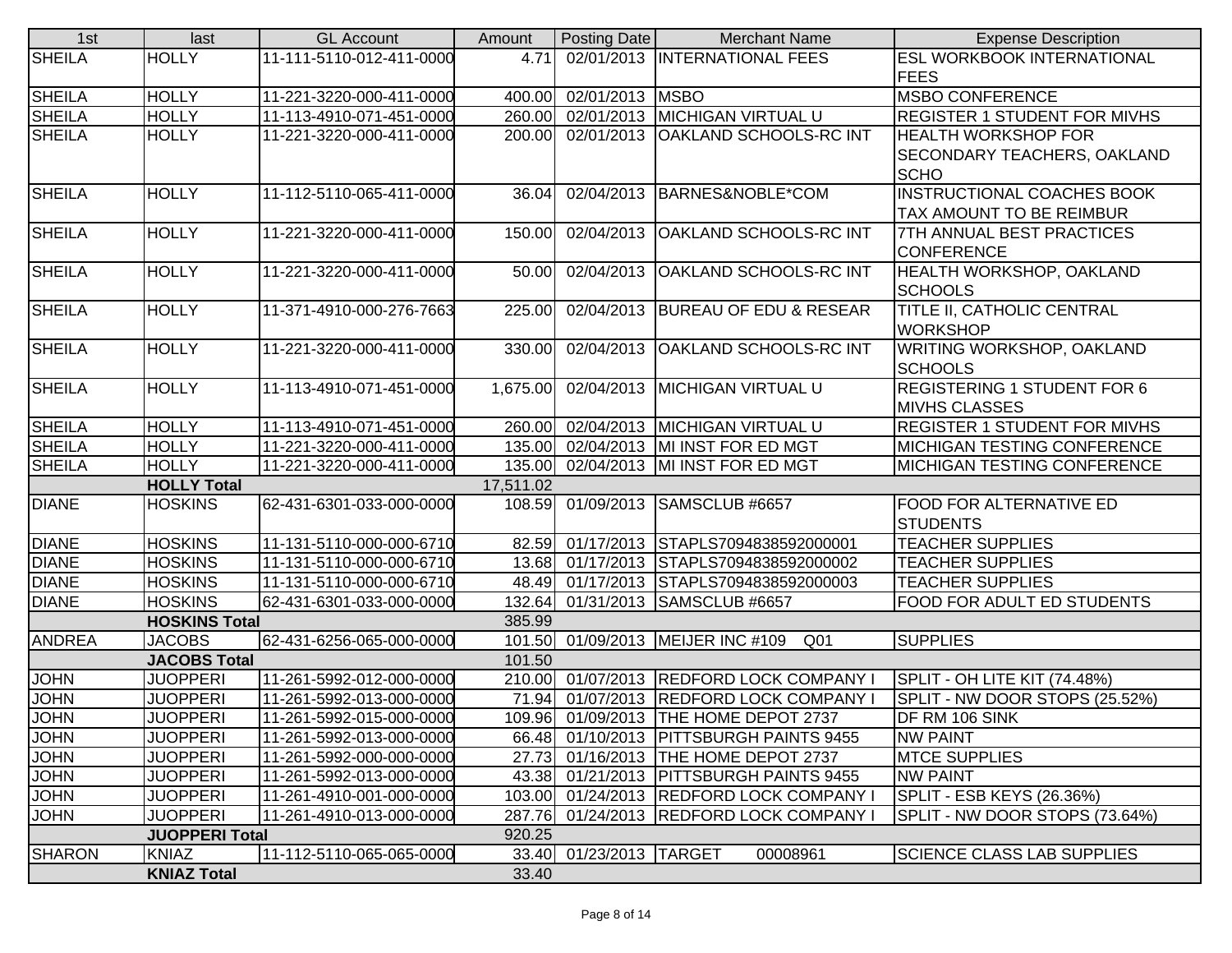| <b>PATRICIA</b><br><b>KORTLANDT</b><br>01/09/2013 ACP DIRECT<br>62-431-6275-011-000-0000<br>74.45<br><b>REPLACEMENT HEADPHONES AFTER</b><br><b>BROKEN HEATING AND COOL</b><br>KORTLANDT<br>11-241-5910-011-000-0000<br>01/14/2013 USPS 25692003734302968<br>FOREVER POSTAGE STAMPS<br>90.00 |  |
|---------------------------------------------------------------------------------------------------------------------------------------------------------------------------------------------------------------------------------------------------------------------------------------------|--|
| <b>PATRICIA</b>                                                                                                                                                                                                                                                                             |  |
|                                                                                                                                                                                                                                                                                             |  |
|                                                                                                                                                                                                                                                                                             |  |
| PATRICIA<br>KORTLANDT<br>62-431-6275-011-000-0000<br>120.75<br>01/21/2013 STAPLS7095059915000001<br><b>REPLACEMENT MEDIA SUPPLIES</b>                                                                                                                                                       |  |
| <b>AFTER BROKEN HEATING AND</b>                                                                                                                                                                                                                                                             |  |
| <b>PATRICIA</b><br>KORTLANDT<br>62-431-6275-011-000-0000<br>01/21/2013 DEMCO INC<br><b>SPLIT - REPLACEMENT MEDIA</b><br>121.83                                                                                                                                                              |  |
| <b>SUPPLIES AFTER BROKEN HEAT</b>                                                                                                                                                                                                                                                           |  |
| <b>PATRICIA</b><br>KORTLANDT<br>62-431-6270-011-000-0000<br>157.46 01/21/2013 DEMCO INC<br>SPLIT - MEDIA SUPPLIES (56.38%)                                                                                                                                                                  |  |
| 564.49<br><b>KORTLANDT Total</b>                                                                                                                                                                                                                                                            |  |
| <b>ELIZABETH</b><br>11-261-4910-000-000-0000<br><b>LAMBERT</b><br>600.00 01/07/2013 OHIO CONCRETE<br>MTCE DEMO OF CONCRETE GRINDING                                                                                                                                                         |  |
|                                                                                                                                                                                                                                                                                             |  |
| <b>ELIZABETH</b><br>LAMBERT<br>01/07/2013 ERADICO SERVICES INC<br>SPLIT - VO PEST CONTROL SERVICE<br>11-261-4910-011-000-0000<br>25.00                                                                                                                                                      |  |
| <b>ELIZABETH</b><br><b>LAMBERT</b><br>11-261-4910-065-000-0000<br>34.00<br>01/07/2013<br><b>ERADICO SERVICES INC</b><br>SPLIT - MS PEST CONTROL SERVICE                                                                                                                                     |  |
| <b>ELIZABETH</b><br>01/07/2013 ERADICO SERVICES INC<br>SPLIT - NW PEST CONTROL SERVICE<br>LAMBERT<br>11-261-4910-013-000-0000<br>25.00                                                                                                                                                      |  |
| <b>ELIZABETH</b><br>25.00<br>01/07/2013 ERADICO SERVICES INC<br>SPLIT - NM5 PEST CONTROL SERVICE<br>LAMBERT<br>11-261-4910-055-000-0000                                                                                                                                                     |  |
|                                                                                                                                                                                                                                                                                             |  |
| <b>ELIZABETH</b><br><b>LAMBERT</b><br>11-261-4910-001-000-0000<br>01/07/2013 ERADICO SERVICES INC<br><b>SPLIT - ESB PEST CONTROL SERVICE</b><br>40.00                                                                                                                                       |  |
|                                                                                                                                                                                                                                                                                             |  |
| <b>ELIZABETH</b><br>LAMBERT<br>01/07/2013 ERADICO SERVICES INC<br>SPLIT - OH PEST CONTROL SERVICE<br>11-261-4910-012-000-0000<br>25.00                                                                                                                                                      |  |
| <b>ELIZABETH</b><br>25.00 01/07/2013 ERADICO SERVICES INC<br>SPLIT - DF PEST CONTROL SERVICE<br>LAMBERT<br>11-261-4910-015-000-0000                                                                                                                                                         |  |
| <b>ELIZABETH</b><br>30.00 01/07/2013 ERADICO SERVICES INC<br>SPLIT - HS PEST CONTROL SERVICE<br>LAMBERT<br>11-261-4910-071-000-0000                                                                                                                                                         |  |
| <b>ELIZABETH</b><br>25.00 01/07/2013 ERADICO SERVICES INC<br>SPLIT - PV PEST CONTROL SERVICE<br>LAMBERT<br>11-261-4910-014-000-0000                                                                                                                                                         |  |
| <b>ELIZABETH</b><br>SPLIT - NM6 PEST CONTROL SERVICE<br><b>LAMBERT</b><br>11-261-4910-055-000-0000<br>01/07/2013 ERADICO SERVICES INC<br>25.00                                                                                                                                              |  |
|                                                                                                                                                                                                                                                                                             |  |
| <b>ELIZABETH</b><br>LAMBERT<br>11-261-3840-000-000-0000<br>01/07/2013 WM EZPAY<br><b>DISTRICT WASTE PICKUP</b><br>3,468.50                                                                                                                                                                  |  |
| <b>ELIZABETH</b><br>LAMBERT<br>285.36<br>01/07/2013<br><b>MIDWEST AIR FILTER INC</b><br><b>VO FILTERS</b><br>11-261-5992-011-000-0000                                                                                                                                                       |  |
| <b>ELIZABETH</b><br>LAMBERT<br>1,255.50<br>01/08/2013<br><b>ESB AIR QUALITY</b><br>11-261-4910-001-000-0000<br><b>ARCH ENVIRONMENTAL GRO</b>                                                                                                                                                |  |
| <b>ELIZABETH</b><br>LAMBERT<br>11-261-4910-011-000-0000<br>285.36<br>01/10/2013<br><b>MIDWEST AIR FILTER INC</b><br>VO FILTERS (SECOND ORDER)                                                                                                                                               |  |
| <b>ELIZABETH</b><br>LAMBERT<br>11-261-4910-010-000-0000<br>970.00<br>01/10/2013 ALL CITY ROOTER<br><b>TRANS CATCH BASINS</b>                                                                                                                                                                |  |
| <b>ELIZABETH</b><br>01/10/2013 AQUATIC SOURCE, LLC<br>LAMBERT<br>11-261-4910-071-000-0000<br>334.57<br>HS POOL NEW MEMBRANE                                                                                                                                                                 |  |
| <b>ELIZABETH</b><br>LAMBERT<br>11-261-5992-071-000-0000<br>170.12<br>01/10/2013 NUCO2<br>HS CO <sub>2</sub> FOR POOL                                                                                                                                                                        |  |
| <b>ELIZABETH</b><br>01/10/2013 THYSSENKRUPP ELEV ORAC<br>HS ELEVATOR SERVICE 1-1-13 TO 3-31-<br>504.62<br><b>LAMBERT</b><br>11-261-4910-071-000-0000                                                                                                                                        |  |
| 13                                                                                                                                                                                                                                                                                          |  |
| <b>ELIZABETH</b><br>74.70 01/10/2013 AIRGASS NORTH<br><b>MTCE WELDING</b><br>LAMBERT<br>11-261-5992-000-000-0000                                                                                                                                                                            |  |
| <b>ELIZABETH</b><br>384.60 01/11/2013 AMERICAN FLAG AND BANN<br>LAMBERT<br>11-261-4910-055-000-0000<br><b>NM6 FLAG</b>                                                                                                                                                                      |  |
| <b>ELIZABETH</b><br>LAMBERT<br>828.72 01/15/2013 NORTHWEST ENERG-BRIGHT MTCE BOSCO PROPANE<br>11-261-5992-000-000-0000                                                                                                                                                                      |  |
| ELIZABETH<br>700.98 01/16/2013 ATLAS OIL<br><b>LAMBERT</b><br><b>MTCE FUEL</b><br>11-261-5710-000-000-0000                                                                                                                                                                                  |  |
| <b>ELIZABETH</b><br><b>LAMBERT</b><br>445.40 01/21/2013 URBANS PARTITION<br>NM RM 610/620 WALL<br>11-261-4910-055-000-0000                                                                                                                                                                  |  |
| <b>ELIZABETH</b><br>LAMBERT<br>11-261-5992-000-000-0000<br>135.18 01/21/2013 EJ USA DETROIT<br><b>MTCE CATCH BASIN COVER</b>                                                                                                                                                                |  |
| <b>ELIZABETH</b><br>LAMBERT<br>11-261-5992-071-000-0000<br>94.95 01/21/2013 SHOPTRN*AMACO<br>HS SLAB ROLLER CABLES                                                                                                                                                                          |  |
| <b>ELIZABETH</b><br>LAMBERT<br>11-261-5992-012-000-0000<br>72.00 01/22/2013 MIDWEST AIR FILTER INC<br><b>OH FILTERS</b>                                                                                                                                                                     |  |
| <b>ELIZABETH</b><br><b>PV BOILER</b><br>LAMBERT<br>11-261-4910-014-000-0000<br>863.25 01/22/2013 DE-CAL INC                                                                                                                                                                                 |  |
| <b>ELIZABETH</b><br><b>NW BOILER</b><br>11-261-4910-013-000-0000<br>1,611.95 01/22/2013 DE-CAL INC<br>LAMBERT                                                                                                                                                                               |  |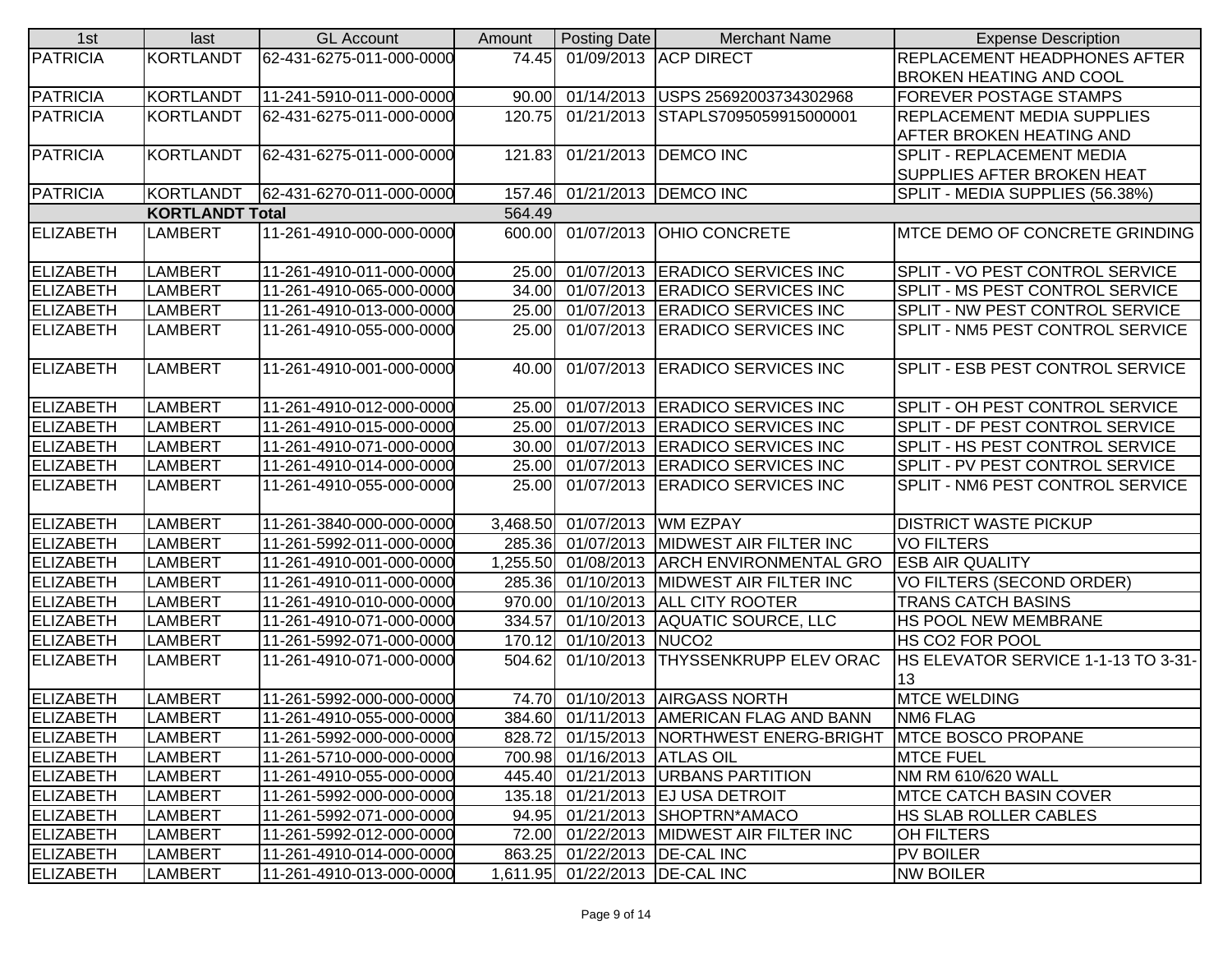| 1st                     | last                 | <b>GL Account</b>        | Amount    | Posting Date                 | <b>Merchant Name</b>                       | <b>Expense Description</b>             |
|-------------------------|----------------------|--------------------------|-----------|------------------------------|--------------------------------------------|----------------------------------------|
| ELIZABETH               | LAMBERT              | 11-261-5992-000-000-0000 |           |                              | 76.94 01/22/2013 AIRGASS NORTH             | <b>MTCE WELDING</b>                    |
| ELIZABETH               | <b>LAMBERT</b>       | 11-261-4910-015-000-0000 |           |                              | 4,002.12 01/23/2013 R L DEPPMANN COMPANY   | <b>DF PUMPS</b>                        |
| <b>ELIZABETH</b>        | <b>LAMBERT</b>       | 11-266-4934-000-000-0000 |           |                              | 943.74 01/23/2013 PROTECTION ONE ALARM     | <b>DISTRICT SECURITY ALARMS</b>        |
| <b>ELIZABETH</b>        | <b>LAMBERT</b>       | 11-266-4934-000-000-0000 |           |                              | 10.00 01/23/2013 PROTECTION ONE ALARM      | <b>ESB SECURITY ALARM</b>              |
| <b>ELIZABETH</b>        | LAMBERT              | 11-261-4910-013-000-0000 |           |                              | 1,250.00 01/24/2013 HOH WATER TECHNOLOGY   | <b>NW WATER MANAGEMENT</b>             |
| ELIZABETH               | <b>LAMBERT</b>       | 11-261-4910-065-000-0000 |           |                              | 1,711.00 01/30/2013 COMMERICAL GLASS,      | MS BLINDS REPAIRS RM 518, 222, 204,    |
|                         |                      |                          |           |                              |                                            | 126, LEAKING ROO                       |
| <b>ELIZABETH</b>        | <b>LAMBERT</b>       | 11-261-4910-000-000-0000 |           |                              | 1,250.00 01/30/2013 FIRE SYSTEMS OF MICHIG | <b>IMTCE HOOD SUPPRESSION TESTS AT</b> |
|                         |                      |                          |           |                              |                                            | HS, MS, NM6, NM5, OH,                  |
| <b>ELIZABETH</b>        | LAMBERT              | 11-261-5992-071-000-0000 |           | 171.58 01/30/2013 NUCO2      |                                            | HS CO2 FOR POOL                        |
| <b>ELIZABETH</b>        | <b>LAMBERT</b>       | 11-261-4910-071-000-0000 |           |                              | 1,272.96 01/30/2013 CUMMINS BRIDGEWAY-1    | <b>HS GENERATOR</b>                    |
| ELIZABETH               | <b>LAMBERT</b>       | 11-261-5710-000-000-0000 | 858.27    | 01/31/2013 ATLAS OIL         |                                            | <b>MTCE FUEL</b>                       |
| <b>ELIZABETH</b>        | LAMBERT              | 11-261-3840-000-000-0000 |           | 3,288.50 01/31/2013 WM EZPAY |                                            | <b>DISTRICT WASTE MANAGEMENT</b>       |
| <b>ELIZABETH</b>        | <b>LAMBERT</b>       | 11-261-4910-071-000-0000 | 554.50    |                              | 01/31/2013 AQUATIC SOURCE, LLC             | HS POOL CHLORINE, JAN VISIT,           |
|                         |                      |                          |           |                              |                                            | <b>OUTLET VALVE</b>                    |
| ELIZABETH               | <b>LAMBERT</b>       | 11-261-4910-065-000-0000 |           |                              | 930.00 01/31/2013 SECURE DOORS LLC         | <b>MS CONCESSION STAND</b>             |
| <b>ELIZABETH</b>        | <b>LAMBERT</b>       | 11-261-5992-071-000-0000 |           |                              | 1,212.00 02/04/2013 BEST PLUMBING SPECIALT | HS FIELDHOUSE BOY'S SHOWER             |
| <b>ELIZABETH</b>        | <b>LAMBERT</b>       | 11-261-5710-000-000-0000 |           | 746.69 02/04/2013 ATLAS OIL  |                                            | <b>MTCE FUEL</b>                       |
|                         | <b>LAMBERT Total</b> |                          | 31,643.06 |                              |                                            |                                        |
| <b>CHRISTOPHERLANEY</b> |                      | 62-431-6247-065-000-0000 |           |                              | 54.75 01/22/2013 THE HOME DEPOT 2710       | <b>SUPPLIES</b>                        |
| <b>CHRISTOPHERLANEY</b> |                      | 62-431-6247-065-000-0000 |           |                              | 47.88 01/30/2013  THE HOME DEPOT 2710      | <b>SUPPLIES</b>                        |
| <b>CHRISTOPHERLANEY</b> |                      | 62-431-6247-065-000-0000 |           |                              | 50.80 02/04/2013 THE HOME DEPOT 2737       | <b>SUPPLIES</b>                        |
|                         | <b>LANEY Total</b>   |                          | 153.43    |                              |                                            |                                        |
| <b>BONNIE</b>           | LOBERT               | 11-289-7910-000-000-0000 |           |                              | 29.00 01/07/2013 EINSTEIN BROS BAGELS28    | <b>REFRESHMENTS</b>                    |
| <b>BONNIE</b>           | <b>LOBERT</b>        | 11-289-7910-000-000-0000 |           |                              | 10.78 01/16/2013 KROGER #632               | <b>REFRESHMENTS</b>                    |
| <b>BONNIE</b>           | <b>LOBERT</b>        | 11-289-7910-000-000-0000 |           |                              | 32.99 01/16/2013 MR. PITA FARMINGTON HI    | <b>REFRESHMENTS</b>                    |
| <b>BONNIE</b>           | LOBERT               | 11-283-7410-000-000-0000 |           |                              | 165.00 01/28/2013 SHRM*MEMBER600057532     | <b>HR MEMBERSHIP</b>                   |
|                         | <b>LOBERT Total</b>  |                          | 237.77    |                              |                                            |                                        |
| <b>SAMMY</b>            | <b>LOVIN</b>         | 11-261-5992-013-000-0000 |           |                              | 682.41 01/07/2013 COCHRANE SUPPLY & ENGI   | <b>SPLIT - NW BOILER</b>               |
| <b>SAMMY</b>            | LOVIN                | 11-261-5992-000-000-0000 |           |                              | 81.56 01/07/2013 COCHRANE SUPPLY & ENGI    | <b>SPLIT - MTCE TOOL</b>               |
| <b>SAMMY</b>            | <b>LOVIN</b>         | 11-261-5992-055-000-0000 |           |                              | 113.60 01/07/2013 CITY ELECTRIC SUPPLY     | <b>SPLIT - NM5 BOILERS</b>             |
| <b>SAMMY</b>            | <b>LOVIN</b>         | 11-261-5992-000-000-0000 |           |                              | 61.20 01/07/2013 CITY ELECTRIC SUPPLY      | SPLIT - MTCE TOOL                      |
| <b>SAMMY</b>            | LOVIN                | 11-261-5992-055-000-0000 |           |                              | 634.80 01/07/2013 THE TRANE COMPANY        | NM5 SENSORS                            |
| <b>SAMMY</b>            | LOVIN                | 11-261-5992-011-000-0000 |           |                              | 116.76 01/08/2013 FERGUSON ENT# 2000       | VO MEDIA CENTER LEAK                   |
| <b>SAMMY</b>            | <b>LOVIN</b>         | 11-261-5992-065-000-0000 |           |                              | 144.71 01/15/2013 THE TRANE COMPANY        | MS RM 30B                              |
| <b>SAMMY</b>            | <b>LOVIN</b>         | 11-261-5992-071-000-0000 |           |                              | 27.41 01/16/2013 WW GRAINGER               | <b>HS FOR GCA</b>                      |
| <b>SAMMY</b>            | LOVIN                | 11-261-5992-071-000-0000 | 437.73    |                              | 01/17/2013 WW GRAINGER                     | HS AHU K1 BELTS                        |
| <b>SAMMY</b>            | LOVIN                | 11-261-5992-071-000-0000 |           |                              | 279.76 01/21/2013 COCHRANE SUPPLY & ENGI   | <b>HS UNIVENTS</b>                     |
| <b>SAMMY</b>            | LOVIN                | 11-261-5992-013-000-0000 | 175.93    |                              | 01/22/2013 BEHLER YOUNG CO. THE            | NW RM 270 DUCTWORK                     |
| <b>SAMMY</b>            | LOVIN                | 11-261-5992-014-000-0000 |           |                              | 106.46 01/23/2013 DOWNRIVER REFRIG SUP C   | SPLIT - PV BOILER                      |
| <b>SAMMY</b>            | LOVIN                | 11-261-5992-000-000-0000 | 290.97    |                              | 01/23/2013  DOWNRIVER REFRIG SUP C         | SPLIT - MTCE STOCK                     |
| <b>SAMMY</b>            | LOVIN                | 11-261-5992-000-000-0000 |           |                              | 1,567.20 01/25/2013 DOWNRIVER REFRIG SUP C | <b>MTCE STOCK ACTUATORS</b>            |
| <b>SAMMY</b>            | <b>LOVIN</b>         | 11-261-5992-014-000-0000 | 24.25     |                              | 01/25/2013 FASTENAL COMPANY01              | PV CIRC PUMP                           |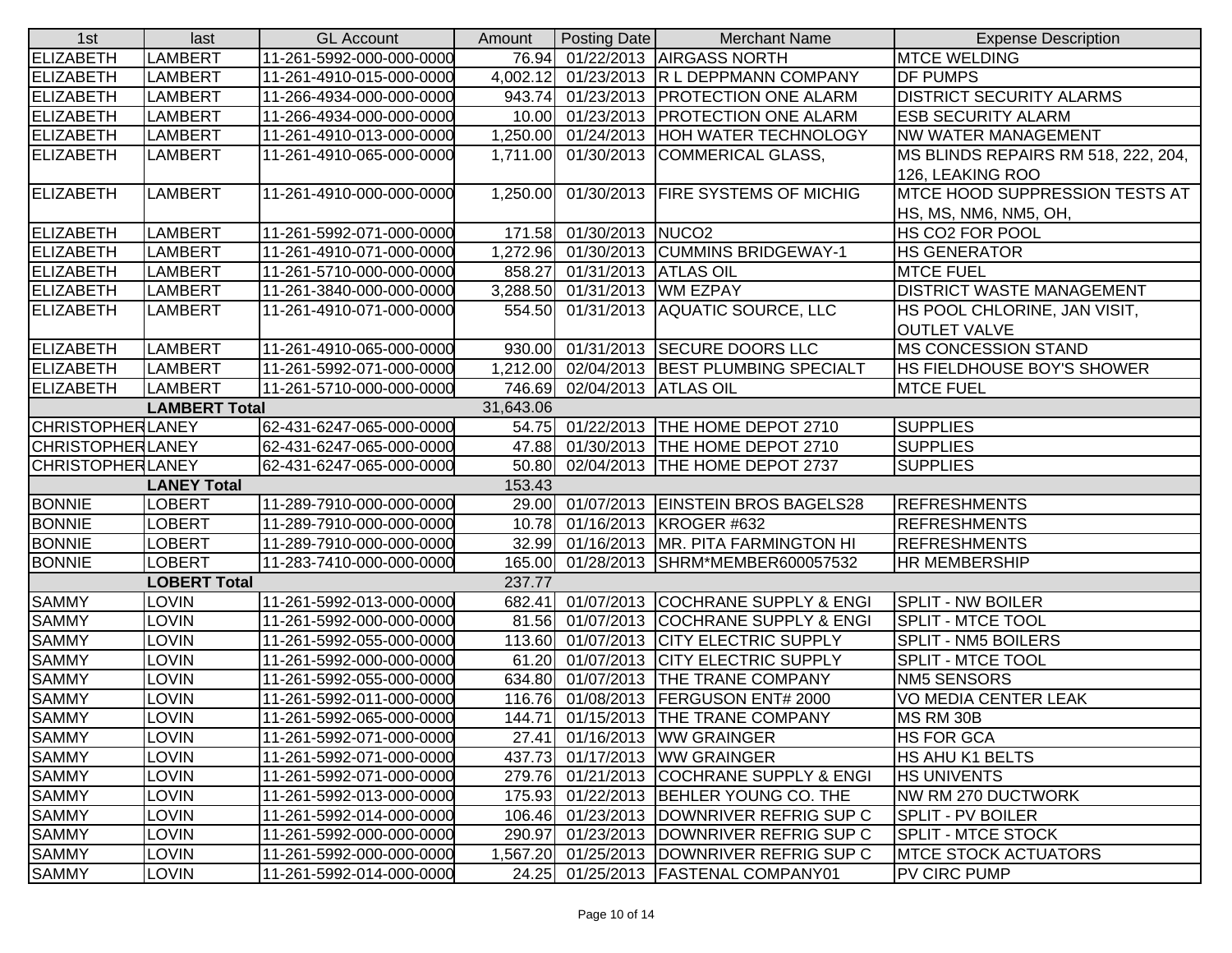| 1st            | last                  | <b>GL Account</b>        | Amount   | Posting Date               | <b>Merchant Name</b>                     | <b>Expense Description</b>           |
|----------------|-----------------------|--------------------------|----------|----------------------------|------------------------------------------|--------------------------------------|
| <b>SAMMY</b>   | LOVIN                 | 11-261-5992-014-000-0000 |          |                            | 295.10 01/28/2013 DOWNRIVER REFRIG SUP C | <b>PV CIRC PUMP FOR BOILER</b>       |
| <b>SAMMY</b>   | <b>LOVIN</b>          | 11-261-5992-000-000-0000 |          |                            | 38.65 01/28/2013 WW GRAINGER             | <b>IMTCE STOCK FOR TRUCK</b>         |
| <b>SAMMY</b>   | <b>LOVIN</b>          | 11-261-5992-014-000-0000 | 276.32   |                            | 01/28/2013 WW GRAINGER                   | <b>PV CIRC PUMP TOOLS</b>            |
| <b>SAMMY</b>   | <b>LOVIN</b>          | 11-261-5992-014-000-0000 | 105.37   |                            | 01/30/2013 DOWNRIVER REFRIG SUP C        | PV BOILER CIRC PUMP                  |
| <b>SAMMY</b>   | <b>LOVIN</b>          | 11-261-5992-071-000-0000 | 66.12    |                            | 01/30/2013 WW GRAINGER                   | <b>HS OLD BOILER</b>                 |
|                | <b>LOVIN Total</b>    |                          | 5,526.31 |                            |                                          |                                      |
| <b>CORINA</b>  | <b>LUDWIG</b>         | 11-112-5110-065-041-0000 |          |                            | 172.80 01/14/2013 SAMSCLUB #6657         | <b>FOOD</b>                          |
| <b>CORINA</b>  | LUDWIG                | 11-112-5110-065-041-0000 | 87.94    |                            | 02/04/2013 JOANN ETC #1933               | <b>SUPPLIES</b>                      |
|                | <b>LUDWIG Total</b>   |                          | 260.74   |                            |                                          |                                      |
| <b>STEVEN</b>  | <b>MATTHEWS</b>       | 11-232-3220-000-000-0000 |          | 545.60 01/11/2013 FRONTIER |                                          | <b>FLIGHT TO AASA IN LOS ANGELES</b> |
| <b>STEVEN</b>  | <b>MATTHEWS</b>       | 11-232-3220-000-000-0000 | 154.85   |                            | 01/25/2013 RADISSON HOTELS               | MASA HOTEL - KALAMAZOO               |
|                | <b>MATTHEWS Total</b> |                          | 700.45   |                            |                                          |                                      |
| <b>HEATHER</b> | <b>MCKAIG</b>         | 62-431-6169-071-000-0000 |          |                            | 378.13 01/07/2013 MICHAELS #3723         | <b>ARTIFICIAL FLOWERS</b>            |
| <b>HEATHER</b> | <b>MCKAIG</b>         | 62-431-6143-071-000-0000 | 9.59     |                            | 01/07/2013 MICHAELS #3723                | <b>BULLETIN BOARD</b>                |
| <b>HEATHER</b> | <b>MCKAIG</b>         | 11-113-5110-071-026-0000 | 43.35    |                            | 01/08/2013   AMAZON.COM                  | <b>SCRIPTS - ONE ACT</b>             |
| <b>HEATHER</b> | <b>MCKAIG</b>         | 11-113-5110-071-026-0000 | 126.21   |                            | 01/10/2013 THE HOME DEPOT 2737           | <b>HARDWARE</b>                      |
| <b>HEATHER</b> | <b>MCKAIG</b>         | 11-113-5110-071-026-0000 | 167.72   |                            | 01/11/2013 THE HOME DEPOT 2737           | <b>HARDWARE</b>                      |
| <b>HEATHER</b> | <b>MCKAIG</b>         | 11-113-4910-071-026-0000 |          |                            | 89.16 01/14/2013 THE HOME DEPOT 2737     | <b>HARDWARE</b>                      |
| <b>HEATHER</b> | <b>MCKAIG</b>         | 11-113-4910-071-026-0000 |          |                            | 59.68 01/17/2013 THE HOME DEPOT 2737     | <b>STAIN - ONE ACT</b>               |
| <b>HEATHER</b> | <b>MCKAIG</b>         | 11-113-4910-071-026-0000 |          |                            | 9.15 01/17/2013 AMAZON MKTPLACE PMTS     | <b>FAKE MEAT CLEAVER - ONE ACT</b>   |
| <b>HEATHER</b> | <b>MCKAIG</b>         | 11-113-4910-071-026-0000 |          |                            | 6.00 01/18/2013 FANTASY ATTIC COSTUME    | FAKE DAGGERS - ONE ACT               |
| <b>HEATHER</b> | <b>MCKAIG</b>         | 11-113-4910-071-026-0000 |          |                            | 33.00 01/23/2013 TLS PRODUCTIONS         | <b>LIGHTING GEL - ONE ACT</b>        |
| <b>HEATHER</b> | <b>MCKAIG</b>         | 11-113-4910-071-026-0000 | 22.31    | 01/24/2013 STAPLES         | 00115659                                 | <b>PROGRAM SUPPLIES - ONE ACT</b>    |
| <b>HEATHER</b> | <b>MCKAIG</b>         | 11-113-4910-071-026-0000 | 19.72    | 01/25/2013 TARGET          | 00014654                                 | <b>LINT ROLLER - ONE ACT</b>         |
| <b>HEATHER</b> | <b>MCKAIG</b>         | 11-113-4910-071-026-0000 | 3.71     |                            | 01/25/2013 PAYLESSSHOESOU00034926        | <b>SHOES - ONE ACT</b>               |
| <b>HEATHER</b> | <b>MCKAIG</b>         | 11-113-5110-071-026-0000 | 24.37    |                            | 01/25/2013   PAYLESSSHOESOU00040501      | <b>SHOES - ONE ACT</b>               |
| <b>HEATHER</b> | <b>MCKAIG</b>         | 11-113-4910-071-026-0000 | 19.50    |                            | 01/25/2013   PAYLESSSHOESOU00040501      | <b>SHOES - ONE ACT</b>               |
| <b>HEATHER</b> | <b>MCKAIG</b>         | 11-113-4910-071-026-0000 | 61.96    |                            | 01/25/2013  DOLLAR-GENERAL #6030         | THANK YOUS - ONE ACT                 |
| <b>HEATHER</b> | <b>MCKAIG</b>         | 11-113-4910-071-026-0000 | 7.38     |                            | 01/28/2013 THE HOME DEPOT 2737           | NUTS AND BOLTS - ONE ACT             |
| <b>HEATHER</b> | <b>MCKAIG</b>         | 11-113-4910-071-026-0000 | 84.21    |                            | 01/28/2013 OLD NAVY STORE 3072           | <b>PANTS - ONE ACT</b>               |
| <b>HEATHER</b> | <b>MCKAIG</b>         | 11-113-4910-071-026-0000 |          | 11.78 01/28/2013 TARGET    | 00014654                                 | HAIR STUFF, HANGERS                  |
| <b>HEATHER</b> | <b>MCKAIG</b>         | 11-113-4910-071-026-0000 | 15.87    | 01/28/2013 TARGET          | 00014654                                 | <b>BATTERIES - ONE ACT</b>           |
| <b>HEATHER</b> | <b>MCKAIG</b>         | 11-113-4910-071-026-0000 | 24.37    | 01/28/2013 TARGET          | 00014654                                 | SHIRT - ONE ACT                      |
| <b>HEATHER</b> | <b>MCKAIG</b>         | 11-113-4910-071-026-0000 | 54.91    |                            | 01/28/2013   POTBELLY 165                | FOOD FOR DIRECTING TEAM - ONE        |
|                |                       |                          |          |                            |                                          | <b>ACT</b>                           |
| <b>HEATHER</b> | <b>MCKAIG</b>         | 11-113-4910-071-026-0000 |          |                            | 2.64 01/28/2013 MEIJER INC #122<br>Q01   | PIE PANS - ONE ACT                   |
| <b>HEATHER</b> | <b>MCKAIG</b>         | 11-113-4910-071-026-0000 | 99.51    |                            | 01/28/2013 MEIJER INC #122<br>Q01        | <b>FOOD FOR JUDGES, DISTRICT</b>     |
|                |                       |                          |          |                            |                                          | <b>HOSTING - ONE ACT</b>             |
|                | <b>MCKAIG Total</b>   |                          | 1,374.23 |                            |                                          |                                      |
| <b>HELEN</b>   | <b>MILLER</b>         | 62-431-6111-071-000-0000 | 194.48   |                            | 01/07/2013 WOODBURN PRESS                | <b>GOOD GRADE TIP PAMPHLET FOR</b>   |
|                |                       |                          |          |                            |                                          | <b>STUDENTS</b>                      |
| <b>HELEN</b>   | <b>MILLER</b>         | 62-431-6275-071-000-0000 | 59.88    | 01/17/2013 TARGET          | 00014654                                 | PAY IT FORWARD STAFF MTG PRIZES      |
|                |                       |                          |          |                            |                                          |                                      |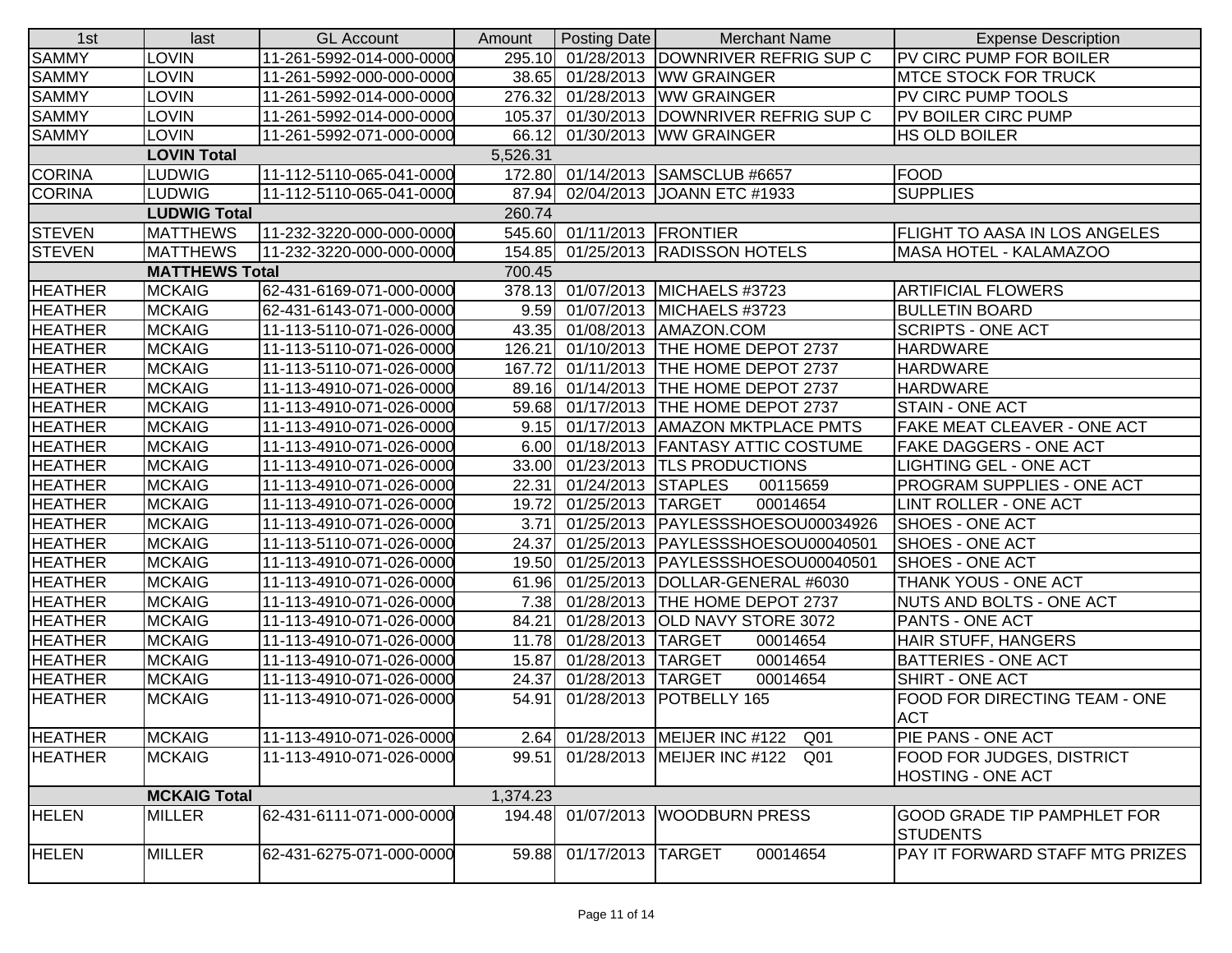| <b>MILLER</b><br>-14.99 01/18/2013 JOANN ETC #1933<br>RETURNED STORAGE CONTAINER<br>62-431-6176-071-000-0000<br><b>HELEN</b><br><b>MILLER</b><br>12.22<br>01/21/2013 MEIJER INC #122 Q01<br><b>FACIAL TISSUE</b><br>11-241-5910-071-000-0000<br><b>HELEN</b><br><b>MILLER</b><br>135.00<br>01/22/2013 SSI*SCHOOL SPECIALTY<br>AAA BATTERIES FOR MATH DEPT<br>11-113-5110-071-045-0000<br><b>MILLER</b><br>29.99<br>62-431-6176-071-000-0000<br>01/24/2013   MEIJER INC #122 Q01<br>HEATER FOR ENTRANCE STAND IN<br><b>ATRIUM</b><br><b>HELEN</b><br><b>REFRESHMENTS/STAFF MTG</b><br><b>MILLER</b><br>62-431-6275-071-000-0000<br>27.96<br>01/24/2013 MEIJER INC #122<br>Q01<br><b>MILLER</b><br>11-113-5110-071-030-0000<br>90.72<br>01/28/2013   AMAZON.COM<br>THE HELP DVD'S FOR ENGLISH DEPT<br><b>HELEN</b><br><b>MILLER</b><br>01/28/2013 ASSN OF AMER MED COLL<br>11-113-5110-071-017-0000<br>31.59<br><b>MATERIALS FOR STUDENT SERVICES</b><br><b>OFFICE</b><br><b>COLOR TONER</b><br><b>MILLER</b><br>11-113-5110-071-020-0000<br>1,795.92<br>02/01/2013   DMI* DELL K-12 PTR<br><b>HELEN</b><br><b>MILLER</b><br>62-431-6275-071-000-0000<br>15.80 02/04/2013 MEIJER INC #122 Q01<br><b>REFRESHMENTS STAFF MTGS</b><br><b>HELEN</b><br><b>MILLER</b><br>11-221-3220-071-000-4290<br>875.00<br>02/04/2013   PAYPAL * CDFTRAINER<br><b>CAREER RESOURCE TRAINING</b><br>3,253.57<br><b>MILLER Total</b><br><b>DONALD</b><br><b>MITCHELL</b><br>62-431-6191-071-000-0000<br>9.79 01/17/2013 KNIGHTS AUTO SUPPLY IN<br><b>LIGHT BULB</b><br><b>MITCHELL Total</b><br>9.79<br>GAIL<br><b>OCONNOR</b><br>62-431-6355-031-000-0000<br>229.23<br>01/09/2013 ECC*DSS-DISC SCH SUPPL<br><b>TEACHING SUPPLIES</b><br><b>GAIL</b><br><b>OCONNOR</b><br>56.01<br>01/11/2013 STAPLS7094578064000002<br><b>TEACHING SUPPLIES</b><br>11-118-5110-000-952-0000<br><b>GAIL</b><br><b>OCONNOR</b><br>53.03<br>01/11/2013 STAPLS7094578064000003<br><b>TEACHING SUPPLIES</b><br>11-118-5110-000-952-0000<br><b>GAIL</b><br><b>OCONNOR</b><br>11-118-5110-000-952-0000<br>36.83<br>01/11/2013 STAPLS7094578064000007<br><b>TEACHING SUPPLIES</b><br><b>GAIL</b><br><b>OCONNOR</b><br>11-118-5110-000-952-0000<br>14.88 01/14/2013 STAPLS7094578064000008<br><b>TEACH SUPPLIES</b><br><b>GAIL</b><br><b>OCONNOR</b><br>01/14/2013 STAPLS7094624016000001<br><b>TEACHING SUPPLIES</b><br>11-118-5110-000-951-0000<br>59.35<br><b>GAIL</b><br><b>OCONNOR</b><br>11-118-5110-000-951-0000<br>35.16 01/14/2013 STAPLS7094624016000002<br><b>TEACHING SUPPLIES</b><br><b>GAIL</b><br><b>OCONNOR</b><br>01/14/2013 STAPLS7094693415000001<br><b>TEACH SUPPLIES</b><br>11-351-5110-000-953-0000<br>96.31<br><b>GAIL</b><br><b>OCONNOR</b><br>34.13<br>01/14/2013 STAPLS7094693415000002<br><b>TEACHING SUPPLIES</b><br>11-351-5110-000-953-0000<br><b>GAIL</b><br>11.76 01/14/2013 STAPLS7094693415000003<br><b>TEACHING SUPPLIES</b><br><b>OCONNOR</b><br>11-351-5110-000-953-0000<br><b>GAIL</b><br><b>OCONNOR</b><br>11-351-5110-000-953-0000<br>20.02<br>01/16/2013 STAPLS7094693415000004<br><b>TEACHING SUPPLIES</b><br>GAIL<br><b>OCONNOR</b><br>01/21/2013 STAPLS7094578064000001<br><b>TEACH SUPPPLIES</b><br>11-118-5110-000-952-0000<br>2.49<br><b>GAIL</b><br><b>OCONNOR</b><br>01/21/2013 STAPLS7094578064000009<br><b>TEACHING SUPPLIES</b><br>11-118-5110-000-952-0000<br>4.58<br><b>GAIL</b><br><b>OCONNOR</b><br>25.52<br>01/25/2013 STAPLS7094578064000004<br><b>TEACHING SUPPLIES</b><br>11-118-5110-000-952-0000<br><b>GAIL</b><br><b>OCONNOR</b><br>9.99<br><b>TEACHING SUPPLIES</b><br>11-118-5110-000-951-0000<br>01/25/2013 STAPLS7094624016000003<br><b>GAIL</b><br><b>OCONNOR</b><br>15.58<br>01/25/2013 STAPLS7094624016000004<br><b>TEACHING SUPPLIES</b><br>11-118-5110-000-951-0000<br>GAIL<br><b>OCONNOR</b><br>15.99<br>11-118-5110-000-951-0000<br>01/25/2013 STAPLS7094624016000005<br><b>TEACHING SUPPLIES</b><br><b>GAIL</b><br><b>OCONNOR</b><br>11-118-5110-000-951-0000<br>26.08<br>01/30/2013 SSI*SCHOOL SPECIALTY<br><b>TEACHING SUPPLIES</b><br><b>OCONNOR Total</b><br>746.94<br><b>JUDY</b><br>35.94 01/11/2013 THE HOME DEPOT 2737<br><b>PAHL</b><br>11-351-5110-000-953-0000<br><b>RUGS FOR NM</b><br><b>PAHL Total</b><br>35.94<br><b>MICHELLE</b><br><b>RAIS</b><br>64.99<br>01/17/2013 J W PEPPER<br>ADDITIONAL COPIES OF SCORES<br>11-112-5110-065-052-0000<br>PURCHASED FOR USE AT MSB<br><b>RAIS</b><br>01/21/2013 MICHIGAN MUSIC CONFERE<br><b>TEACHER REGISTERATION FOR</b><br>62-431-6238-065-000-0000<br>125.00<br><b>MICHIGAN MUSIC CONFERENCE.</b><br><b>RAIS</b><br>62-431-6238-065-000-0000<br>01/24/2013 SHEETMUSICPLUS.COM<br>SHEET MUSIC PURCHASED FOR<br>4.99<br><b>STUDENT USE IN VARIETY SHO</b> | 1st             | last | <b>GL Account</b> | Amount | Posting Date | <b>Merchant Name</b> | <b>Expense Description</b> |
|------------------------------------------------------------------------------------------------------------------------------------------------------------------------------------------------------------------------------------------------------------------------------------------------------------------------------------------------------------------------------------------------------------------------------------------------------------------------------------------------------------------------------------------------------------------------------------------------------------------------------------------------------------------------------------------------------------------------------------------------------------------------------------------------------------------------------------------------------------------------------------------------------------------------------------------------------------------------------------------------------------------------------------------------------------------------------------------------------------------------------------------------------------------------------------------------------------------------------------------------------------------------------------------------------------------------------------------------------------------------------------------------------------------------------------------------------------------------------------------------------------------------------------------------------------------------------------------------------------------------------------------------------------------------------------------------------------------------------------------------------------------------------------------------------------------------------------------------------------------------------------------------------------------------------------------------------------------------------------------------------------------------------------------------------------------------------------------------------------------------------------------------------------------------------------------------------------------------------------------------------------------------------------------------------------------------------------------------------------------------------------------------------------------------------------------------------------------------------------------------------------------------------------------------------------------------------------------------------------------------------------------------------------------------------------------------------------------------------------------------------------------------------------------------------------------------------------------------------------------------------------------------------------------------------------------------------------------------------------------------------------------------------------------------------------------------------------------------------------------------------------------------------------------------------------------------------------------------------------------------------------------------------------------------------------------------------------------------------------------------------------------------------------------------------------------------------------------------------------------------------------------------------------------------------------------------------------------------------------------------------------------------------------------------------------------------------------------------------------------------------------------------------------------------------------------------------------------------------------------------------------------------------------------------------------------------------------------------------------------------------------------------------------------------------------------------------------------------------------------------------------------------------------------------------------------------------------------------------------------------------------------------------------------------------------------------------------------------------------------------------------------------------------------------------------------------------------------------------------------------------------------------------------------------------------------------------------------------------------------------------------------------------------------------------------------------------------------------------------------------|-----------------|------|-------------------|--------|--------------|----------------------|----------------------------|
|                                                                                                                                                                                                                                                                                                                                                                                                                                                                                                                                                                                                                                                                                                                                                                                                                                                                                                                                                                                                                                                                                                                                                                                                                                                                                                                                                                                                                                                                                                                                                                                                                                                                                                                                                                                                                                                                                                                                                                                                                                                                                                                                                                                                                                                                                                                                                                                                                                                                                                                                                                                                                                                                                                                                                                                                                                                                                                                                                                                                                                                                                                                                                                                                                                                                                                                                                                                                                                                                                                                                                                                                                                                                                                                                                                                                                                                                                                                                                                                                                                                                                                                                                                                                                                                                                                                                                                                                                                                                                                                                                                                                                                                                                                                                                | <b>HELEN</b>    |      |                   |        |              |                      |                            |
|                                                                                                                                                                                                                                                                                                                                                                                                                                                                                                                                                                                                                                                                                                                                                                                                                                                                                                                                                                                                                                                                                                                                                                                                                                                                                                                                                                                                                                                                                                                                                                                                                                                                                                                                                                                                                                                                                                                                                                                                                                                                                                                                                                                                                                                                                                                                                                                                                                                                                                                                                                                                                                                                                                                                                                                                                                                                                                                                                                                                                                                                                                                                                                                                                                                                                                                                                                                                                                                                                                                                                                                                                                                                                                                                                                                                                                                                                                                                                                                                                                                                                                                                                                                                                                                                                                                                                                                                                                                                                                                                                                                                                                                                                                                                                |                 |      |                   |        |              |                      |                            |
|                                                                                                                                                                                                                                                                                                                                                                                                                                                                                                                                                                                                                                                                                                                                                                                                                                                                                                                                                                                                                                                                                                                                                                                                                                                                                                                                                                                                                                                                                                                                                                                                                                                                                                                                                                                                                                                                                                                                                                                                                                                                                                                                                                                                                                                                                                                                                                                                                                                                                                                                                                                                                                                                                                                                                                                                                                                                                                                                                                                                                                                                                                                                                                                                                                                                                                                                                                                                                                                                                                                                                                                                                                                                                                                                                                                                                                                                                                                                                                                                                                                                                                                                                                                                                                                                                                                                                                                                                                                                                                                                                                                                                                                                                                                                                |                 |      |                   |        |              |                      |                            |
|                                                                                                                                                                                                                                                                                                                                                                                                                                                                                                                                                                                                                                                                                                                                                                                                                                                                                                                                                                                                                                                                                                                                                                                                                                                                                                                                                                                                                                                                                                                                                                                                                                                                                                                                                                                                                                                                                                                                                                                                                                                                                                                                                                                                                                                                                                                                                                                                                                                                                                                                                                                                                                                                                                                                                                                                                                                                                                                                                                                                                                                                                                                                                                                                                                                                                                                                                                                                                                                                                                                                                                                                                                                                                                                                                                                                                                                                                                                                                                                                                                                                                                                                                                                                                                                                                                                                                                                                                                                                                                                                                                                                                                                                                                                                                | <b>HELEN</b>    |      |                   |        |              |                      |                            |
|                                                                                                                                                                                                                                                                                                                                                                                                                                                                                                                                                                                                                                                                                                                                                                                                                                                                                                                                                                                                                                                                                                                                                                                                                                                                                                                                                                                                                                                                                                                                                                                                                                                                                                                                                                                                                                                                                                                                                                                                                                                                                                                                                                                                                                                                                                                                                                                                                                                                                                                                                                                                                                                                                                                                                                                                                                                                                                                                                                                                                                                                                                                                                                                                                                                                                                                                                                                                                                                                                                                                                                                                                                                                                                                                                                                                                                                                                                                                                                                                                                                                                                                                                                                                                                                                                                                                                                                                                                                                                                                                                                                                                                                                                                                                                |                 |      |                   |        |              |                      |                            |
|                                                                                                                                                                                                                                                                                                                                                                                                                                                                                                                                                                                                                                                                                                                                                                                                                                                                                                                                                                                                                                                                                                                                                                                                                                                                                                                                                                                                                                                                                                                                                                                                                                                                                                                                                                                                                                                                                                                                                                                                                                                                                                                                                                                                                                                                                                                                                                                                                                                                                                                                                                                                                                                                                                                                                                                                                                                                                                                                                                                                                                                                                                                                                                                                                                                                                                                                                                                                                                                                                                                                                                                                                                                                                                                                                                                                                                                                                                                                                                                                                                                                                                                                                                                                                                                                                                                                                                                                                                                                                                                                                                                                                                                                                                                                                | <b>HELEN</b>    |      |                   |        |              |                      |                            |
|                                                                                                                                                                                                                                                                                                                                                                                                                                                                                                                                                                                                                                                                                                                                                                                                                                                                                                                                                                                                                                                                                                                                                                                                                                                                                                                                                                                                                                                                                                                                                                                                                                                                                                                                                                                                                                                                                                                                                                                                                                                                                                                                                                                                                                                                                                                                                                                                                                                                                                                                                                                                                                                                                                                                                                                                                                                                                                                                                                                                                                                                                                                                                                                                                                                                                                                                                                                                                                                                                                                                                                                                                                                                                                                                                                                                                                                                                                                                                                                                                                                                                                                                                                                                                                                                                                                                                                                                                                                                                                                                                                                                                                                                                                                                                |                 |      |                   |        |              |                      |                            |
|                                                                                                                                                                                                                                                                                                                                                                                                                                                                                                                                                                                                                                                                                                                                                                                                                                                                                                                                                                                                                                                                                                                                                                                                                                                                                                                                                                                                                                                                                                                                                                                                                                                                                                                                                                                                                                                                                                                                                                                                                                                                                                                                                                                                                                                                                                                                                                                                                                                                                                                                                                                                                                                                                                                                                                                                                                                                                                                                                                                                                                                                                                                                                                                                                                                                                                                                                                                                                                                                                                                                                                                                                                                                                                                                                                                                                                                                                                                                                                                                                                                                                                                                                                                                                                                                                                                                                                                                                                                                                                                                                                                                                                                                                                                                                | <b>HELEN</b>    |      |                   |        |              |                      |                            |
|                                                                                                                                                                                                                                                                                                                                                                                                                                                                                                                                                                                                                                                                                                                                                                                                                                                                                                                                                                                                                                                                                                                                                                                                                                                                                                                                                                                                                                                                                                                                                                                                                                                                                                                                                                                                                                                                                                                                                                                                                                                                                                                                                                                                                                                                                                                                                                                                                                                                                                                                                                                                                                                                                                                                                                                                                                                                                                                                                                                                                                                                                                                                                                                                                                                                                                                                                                                                                                                                                                                                                                                                                                                                                                                                                                                                                                                                                                                                                                                                                                                                                                                                                                                                                                                                                                                                                                                                                                                                                                                                                                                                                                                                                                                                                |                 |      |                   |        |              |                      |                            |
|                                                                                                                                                                                                                                                                                                                                                                                                                                                                                                                                                                                                                                                                                                                                                                                                                                                                                                                                                                                                                                                                                                                                                                                                                                                                                                                                                                                                                                                                                                                                                                                                                                                                                                                                                                                                                                                                                                                                                                                                                                                                                                                                                                                                                                                                                                                                                                                                                                                                                                                                                                                                                                                                                                                                                                                                                                                                                                                                                                                                                                                                                                                                                                                                                                                                                                                                                                                                                                                                                                                                                                                                                                                                                                                                                                                                                                                                                                                                                                                                                                                                                                                                                                                                                                                                                                                                                                                                                                                                                                                                                                                                                                                                                                                                                |                 |      |                   |        |              |                      |                            |
|                                                                                                                                                                                                                                                                                                                                                                                                                                                                                                                                                                                                                                                                                                                                                                                                                                                                                                                                                                                                                                                                                                                                                                                                                                                                                                                                                                                                                                                                                                                                                                                                                                                                                                                                                                                                                                                                                                                                                                                                                                                                                                                                                                                                                                                                                                                                                                                                                                                                                                                                                                                                                                                                                                                                                                                                                                                                                                                                                                                                                                                                                                                                                                                                                                                                                                                                                                                                                                                                                                                                                                                                                                                                                                                                                                                                                                                                                                                                                                                                                                                                                                                                                                                                                                                                                                                                                                                                                                                                                                                                                                                                                                                                                                                                                |                 |      |                   |        |              |                      |                            |
|                                                                                                                                                                                                                                                                                                                                                                                                                                                                                                                                                                                                                                                                                                                                                                                                                                                                                                                                                                                                                                                                                                                                                                                                                                                                                                                                                                                                                                                                                                                                                                                                                                                                                                                                                                                                                                                                                                                                                                                                                                                                                                                                                                                                                                                                                                                                                                                                                                                                                                                                                                                                                                                                                                                                                                                                                                                                                                                                                                                                                                                                                                                                                                                                                                                                                                                                                                                                                                                                                                                                                                                                                                                                                                                                                                                                                                                                                                                                                                                                                                                                                                                                                                                                                                                                                                                                                                                                                                                                                                                                                                                                                                                                                                                                                |                 |      |                   |        |              |                      |                            |
|                                                                                                                                                                                                                                                                                                                                                                                                                                                                                                                                                                                                                                                                                                                                                                                                                                                                                                                                                                                                                                                                                                                                                                                                                                                                                                                                                                                                                                                                                                                                                                                                                                                                                                                                                                                                                                                                                                                                                                                                                                                                                                                                                                                                                                                                                                                                                                                                                                                                                                                                                                                                                                                                                                                                                                                                                                                                                                                                                                                                                                                                                                                                                                                                                                                                                                                                                                                                                                                                                                                                                                                                                                                                                                                                                                                                                                                                                                                                                                                                                                                                                                                                                                                                                                                                                                                                                                                                                                                                                                                                                                                                                                                                                                                                                |                 |      |                   |        |              |                      |                            |
|                                                                                                                                                                                                                                                                                                                                                                                                                                                                                                                                                                                                                                                                                                                                                                                                                                                                                                                                                                                                                                                                                                                                                                                                                                                                                                                                                                                                                                                                                                                                                                                                                                                                                                                                                                                                                                                                                                                                                                                                                                                                                                                                                                                                                                                                                                                                                                                                                                                                                                                                                                                                                                                                                                                                                                                                                                                                                                                                                                                                                                                                                                                                                                                                                                                                                                                                                                                                                                                                                                                                                                                                                                                                                                                                                                                                                                                                                                                                                                                                                                                                                                                                                                                                                                                                                                                                                                                                                                                                                                                                                                                                                                                                                                                                                |                 |      |                   |        |              |                      |                            |
|                                                                                                                                                                                                                                                                                                                                                                                                                                                                                                                                                                                                                                                                                                                                                                                                                                                                                                                                                                                                                                                                                                                                                                                                                                                                                                                                                                                                                                                                                                                                                                                                                                                                                                                                                                                                                                                                                                                                                                                                                                                                                                                                                                                                                                                                                                                                                                                                                                                                                                                                                                                                                                                                                                                                                                                                                                                                                                                                                                                                                                                                                                                                                                                                                                                                                                                                                                                                                                                                                                                                                                                                                                                                                                                                                                                                                                                                                                                                                                                                                                                                                                                                                                                                                                                                                                                                                                                                                                                                                                                                                                                                                                                                                                                                                |                 |      |                   |        |              |                      |                            |
|                                                                                                                                                                                                                                                                                                                                                                                                                                                                                                                                                                                                                                                                                                                                                                                                                                                                                                                                                                                                                                                                                                                                                                                                                                                                                                                                                                                                                                                                                                                                                                                                                                                                                                                                                                                                                                                                                                                                                                                                                                                                                                                                                                                                                                                                                                                                                                                                                                                                                                                                                                                                                                                                                                                                                                                                                                                                                                                                                                                                                                                                                                                                                                                                                                                                                                                                                                                                                                                                                                                                                                                                                                                                                                                                                                                                                                                                                                                                                                                                                                                                                                                                                                                                                                                                                                                                                                                                                                                                                                                                                                                                                                                                                                                                                |                 |      |                   |        |              |                      |                            |
|                                                                                                                                                                                                                                                                                                                                                                                                                                                                                                                                                                                                                                                                                                                                                                                                                                                                                                                                                                                                                                                                                                                                                                                                                                                                                                                                                                                                                                                                                                                                                                                                                                                                                                                                                                                                                                                                                                                                                                                                                                                                                                                                                                                                                                                                                                                                                                                                                                                                                                                                                                                                                                                                                                                                                                                                                                                                                                                                                                                                                                                                                                                                                                                                                                                                                                                                                                                                                                                                                                                                                                                                                                                                                                                                                                                                                                                                                                                                                                                                                                                                                                                                                                                                                                                                                                                                                                                                                                                                                                                                                                                                                                                                                                                                                |                 |      |                   |        |              |                      |                            |
|                                                                                                                                                                                                                                                                                                                                                                                                                                                                                                                                                                                                                                                                                                                                                                                                                                                                                                                                                                                                                                                                                                                                                                                                                                                                                                                                                                                                                                                                                                                                                                                                                                                                                                                                                                                                                                                                                                                                                                                                                                                                                                                                                                                                                                                                                                                                                                                                                                                                                                                                                                                                                                                                                                                                                                                                                                                                                                                                                                                                                                                                                                                                                                                                                                                                                                                                                                                                                                                                                                                                                                                                                                                                                                                                                                                                                                                                                                                                                                                                                                                                                                                                                                                                                                                                                                                                                                                                                                                                                                                                                                                                                                                                                                                                                |                 |      |                   |        |              |                      |                            |
|                                                                                                                                                                                                                                                                                                                                                                                                                                                                                                                                                                                                                                                                                                                                                                                                                                                                                                                                                                                                                                                                                                                                                                                                                                                                                                                                                                                                                                                                                                                                                                                                                                                                                                                                                                                                                                                                                                                                                                                                                                                                                                                                                                                                                                                                                                                                                                                                                                                                                                                                                                                                                                                                                                                                                                                                                                                                                                                                                                                                                                                                                                                                                                                                                                                                                                                                                                                                                                                                                                                                                                                                                                                                                                                                                                                                                                                                                                                                                                                                                                                                                                                                                                                                                                                                                                                                                                                                                                                                                                                                                                                                                                                                                                                                                |                 |      |                   |        |              |                      |                            |
|                                                                                                                                                                                                                                                                                                                                                                                                                                                                                                                                                                                                                                                                                                                                                                                                                                                                                                                                                                                                                                                                                                                                                                                                                                                                                                                                                                                                                                                                                                                                                                                                                                                                                                                                                                                                                                                                                                                                                                                                                                                                                                                                                                                                                                                                                                                                                                                                                                                                                                                                                                                                                                                                                                                                                                                                                                                                                                                                                                                                                                                                                                                                                                                                                                                                                                                                                                                                                                                                                                                                                                                                                                                                                                                                                                                                                                                                                                                                                                                                                                                                                                                                                                                                                                                                                                                                                                                                                                                                                                                                                                                                                                                                                                                                                |                 |      |                   |        |              |                      |                            |
|                                                                                                                                                                                                                                                                                                                                                                                                                                                                                                                                                                                                                                                                                                                                                                                                                                                                                                                                                                                                                                                                                                                                                                                                                                                                                                                                                                                                                                                                                                                                                                                                                                                                                                                                                                                                                                                                                                                                                                                                                                                                                                                                                                                                                                                                                                                                                                                                                                                                                                                                                                                                                                                                                                                                                                                                                                                                                                                                                                                                                                                                                                                                                                                                                                                                                                                                                                                                                                                                                                                                                                                                                                                                                                                                                                                                                                                                                                                                                                                                                                                                                                                                                                                                                                                                                                                                                                                                                                                                                                                                                                                                                                                                                                                                                |                 |      |                   |        |              |                      |                            |
|                                                                                                                                                                                                                                                                                                                                                                                                                                                                                                                                                                                                                                                                                                                                                                                                                                                                                                                                                                                                                                                                                                                                                                                                                                                                                                                                                                                                                                                                                                                                                                                                                                                                                                                                                                                                                                                                                                                                                                                                                                                                                                                                                                                                                                                                                                                                                                                                                                                                                                                                                                                                                                                                                                                                                                                                                                                                                                                                                                                                                                                                                                                                                                                                                                                                                                                                                                                                                                                                                                                                                                                                                                                                                                                                                                                                                                                                                                                                                                                                                                                                                                                                                                                                                                                                                                                                                                                                                                                                                                                                                                                                                                                                                                                                                |                 |      |                   |        |              |                      |                            |
|                                                                                                                                                                                                                                                                                                                                                                                                                                                                                                                                                                                                                                                                                                                                                                                                                                                                                                                                                                                                                                                                                                                                                                                                                                                                                                                                                                                                                                                                                                                                                                                                                                                                                                                                                                                                                                                                                                                                                                                                                                                                                                                                                                                                                                                                                                                                                                                                                                                                                                                                                                                                                                                                                                                                                                                                                                                                                                                                                                                                                                                                                                                                                                                                                                                                                                                                                                                                                                                                                                                                                                                                                                                                                                                                                                                                                                                                                                                                                                                                                                                                                                                                                                                                                                                                                                                                                                                                                                                                                                                                                                                                                                                                                                                                                |                 |      |                   |        |              |                      |                            |
|                                                                                                                                                                                                                                                                                                                                                                                                                                                                                                                                                                                                                                                                                                                                                                                                                                                                                                                                                                                                                                                                                                                                                                                                                                                                                                                                                                                                                                                                                                                                                                                                                                                                                                                                                                                                                                                                                                                                                                                                                                                                                                                                                                                                                                                                                                                                                                                                                                                                                                                                                                                                                                                                                                                                                                                                                                                                                                                                                                                                                                                                                                                                                                                                                                                                                                                                                                                                                                                                                                                                                                                                                                                                                                                                                                                                                                                                                                                                                                                                                                                                                                                                                                                                                                                                                                                                                                                                                                                                                                                                                                                                                                                                                                                                                |                 |      |                   |        |              |                      |                            |
|                                                                                                                                                                                                                                                                                                                                                                                                                                                                                                                                                                                                                                                                                                                                                                                                                                                                                                                                                                                                                                                                                                                                                                                                                                                                                                                                                                                                                                                                                                                                                                                                                                                                                                                                                                                                                                                                                                                                                                                                                                                                                                                                                                                                                                                                                                                                                                                                                                                                                                                                                                                                                                                                                                                                                                                                                                                                                                                                                                                                                                                                                                                                                                                                                                                                                                                                                                                                                                                                                                                                                                                                                                                                                                                                                                                                                                                                                                                                                                                                                                                                                                                                                                                                                                                                                                                                                                                                                                                                                                                                                                                                                                                                                                                                                |                 |      |                   |        |              |                      |                            |
|                                                                                                                                                                                                                                                                                                                                                                                                                                                                                                                                                                                                                                                                                                                                                                                                                                                                                                                                                                                                                                                                                                                                                                                                                                                                                                                                                                                                                                                                                                                                                                                                                                                                                                                                                                                                                                                                                                                                                                                                                                                                                                                                                                                                                                                                                                                                                                                                                                                                                                                                                                                                                                                                                                                                                                                                                                                                                                                                                                                                                                                                                                                                                                                                                                                                                                                                                                                                                                                                                                                                                                                                                                                                                                                                                                                                                                                                                                                                                                                                                                                                                                                                                                                                                                                                                                                                                                                                                                                                                                                                                                                                                                                                                                                                                |                 |      |                   |        |              |                      |                            |
|                                                                                                                                                                                                                                                                                                                                                                                                                                                                                                                                                                                                                                                                                                                                                                                                                                                                                                                                                                                                                                                                                                                                                                                                                                                                                                                                                                                                                                                                                                                                                                                                                                                                                                                                                                                                                                                                                                                                                                                                                                                                                                                                                                                                                                                                                                                                                                                                                                                                                                                                                                                                                                                                                                                                                                                                                                                                                                                                                                                                                                                                                                                                                                                                                                                                                                                                                                                                                                                                                                                                                                                                                                                                                                                                                                                                                                                                                                                                                                                                                                                                                                                                                                                                                                                                                                                                                                                                                                                                                                                                                                                                                                                                                                                                                |                 |      |                   |        |              |                      |                            |
|                                                                                                                                                                                                                                                                                                                                                                                                                                                                                                                                                                                                                                                                                                                                                                                                                                                                                                                                                                                                                                                                                                                                                                                                                                                                                                                                                                                                                                                                                                                                                                                                                                                                                                                                                                                                                                                                                                                                                                                                                                                                                                                                                                                                                                                                                                                                                                                                                                                                                                                                                                                                                                                                                                                                                                                                                                                                                                                                                                                                                                                                                                                                                                                                                                                                                                                                                                                                                                                                                                                                                                                                                                                                                                                                                                                                                                                                                                                                                                                                                                                                                                                                                                                                                                                                                                                                                                                                                                                                                                                                                                                                                                                                                                                                                |                 |      |                   |        |              |                      |                            |
|                                                                                                                                                                                                                                                                                                                                                                                                                                                                                                                                                                                                                                                                                                                                                                                                                                                                                                                                                                                                                                                                                                                                                                                                                                                                                                                                                                                                                                                                                                                                                                                                                                                                                                                                                                                                                                                                                                                                                                                                                                                                                                                                                                                                                                                                                                                                                                                                                                                                                                                                                                                                                                                                                                                                                                                                                                                                                                                                                                                                                                                                                                                                                                                                                                                                                                                                                                                                                                                                                                                                                                                                                                                                                                                                                                                                                                                                                                                                                                                                                                                                                                                                                                                                                                                                                                                                                                                                                                                                                                                                                                                                                                                                                                                                                |                 |      |                   |        |              |                      |                            |
|                                                                                                                                                                                                                                                                                                                                                                                                                                                                                                                                                                                                                                                                                                                                                                                                                                                                                                                                                                                                                                                                                                                                                                                                                                                                                                                                                                                                                                                                                                                                                                                                                                                                                                                                                                                                                                                                                                                                                                                                                                                                                                                                                                                                                                                                                                                                                                                                                                                                                                                                                                                                                                                                                                                                                                                                                                                                                                                                                                                                                                                                                                                                                                                                                                                                                                                                                                                                                                                                                                                                                                                                                                                                                                                                                                                                                                                                                                                                                                                                                                                                                                                                                                                                                                                                                                                                                                                                                                                                                                                                                                                                                                                                                                                                                |                 |      |                   |        |              |                      |                            |
|                                                                                                                                                                                                                                                                                                                                                                                                                                                                                                                                                                                                                                                                                                                                                                                                                                                                                                                                                                                                                                                                                                                                                                                                                                                                                                                                                                                                                                                                                                                                                                                                                                                                                                                                                                                                                                                                                                                                                                                                                                                                                                                                                                                                                                                                                                                                                                                                                                                                                                                                                                                                                                                                                                                                                                                                                                                                                                                                                                                                                                                                                                                                                                                                                                                                                                                                                                                                                                                                                                                                                                                                                                                                                                                                                                                                                                                                                                                                                                                                                                                                                                                                                                                                                                                                                                                                                                                                                                                                                                                                                                                                                                                                                                                                                |                 |      |                   |        |              |                      |                            |
|                                                                                                                                                                                                                                                                                                                                                                                                                                                                                                                                                                                                                                                                                                                                                                                                                                                                                                                                                                                                                                                                                                                                                                                                                                                                                                                                                                                                                                                                                                                                                                                                                                                                                                                                                                                                                                                                                                                                                                                                                                                                                                                                                                                                                                                                                                                                                                                                                                                                                                                                                                                                                                                                                                                                                                                                                                                                                                                                                                                                                                                                                                                                                                                                                                                                                                                                                                                                                                                                                                                                                                                                                                                                                                                                                                                                                                                                                                                                                                                                                                                                                                                                                                                                                                                                                                                                                                                                                                                                                                                                                                                                                                                                                                                                                |                 |      |                   |        |              |                      |                            |
|                                                                                                                                                                                                                                                                                                                                                                                                                                                                                                                                                                                                                                                                                                                                                                                                                                                                                                                                                                                                                                                                                                                                                                                                                                                                                                                                                                                                                                                                                                                                                                                                                                                                                                                                                                                                                                                                                                                                                                                                                                                                                                                                                                                                                                                                                                                                                                                                                                                                                                                                                                                                                                                                                                                                                                                                                                                                                                                                                                                                                                                                                                                                                                                                                                                                                                                                                                                                                                                                                                                                                                                                                                                                                                                                                                                                                                                                                                                                                                                                                                                                                                                                                                                                                                                                                                                                                                                                                                                                                                                                                                                                                                                                                                                                                |                 |      |                   |        |              |                      |                            |
|                                                                                                                                                                                                                                                                                                                                                                                                                                                                                                                                                                                                                                                                                                                                                                                                                                                                                                                                                                                                                                                                                                                                                                                                                                                                                                                                                                                                                                                                                                                                                                                                                                                                                                                                                                                                                                                                                                                                                                                                                                                                                                                                                                                                                                                                                                                                                                                                                                                                                                                                                                                                                                                                                                                                                                                                                                                                                                                                                                                                                                                                                                                                                                                                                                                                                                                                                                                                                                                                                                                                                                                                                                                                                                                                                                                                                                                                                                                                                                                                                                                                                                                                                                                                                                                                                                                                                                                                                                                                                                                                                                                                                                                                                                                                                |                 |      |                   |        |              |                      |                            |
|                                                                                                                                                                                                                                                                                                                                                                                                                                                                                                                                                                                                                                                                                                                                                                                                                                                                                                                                                                                                                                                                                                                                                                                                                                                                                                                                                                                                                                                                                                                                                                                                                                                                                                                                                                                                                                                                                                                                                                                                                                                                                                                                                                                                                                                                                                                                                                                                                                                                                                                                                                                                                                                                                                                                                                                                                                                                                                                                                                                                                                                                                                                                                                                                                                                                                                                                                                                                                                                                                                                                                                                                                                                                                                                                                                                                                                                                                                                                                                                                                                                                                                                                                                                                                                                                                                                                                                                                                                                                                                                                                                                                                                                                                                                                                |                 |      |                   |        |              |                      |                            |
|                                                                                                                                                                                                                                                                                                                                                                                                                                                                                                                                                                                                                                                                                                                                                                                                                                                                                                                                                                                                                                                                                                                                                                                                                                                                                                                                                                                                                                                                                                                                                                                                                                                                                                                                                                                                                                                                                                                                                                                                                                                                                                                                                                                                                                                                                                                                                                                                                                                                                                                                                                                                                                                                                                                                                                                                                                                                                                                                                                                                                                                                                                                                                                                                                                                                                                                                                                                                                                                                                                                                                                                                                                                                                                                                                                                                                                                                                                                                                                                                                                                                                                                                                                                                                                                                                                                                                                                                                                                                                                                                                                                                                                                                                                                                                | <b>MICHELLE</b> |      |                   |        |              |                      |                            |
|                                                                                                                                                                                                                                                                                                                                                                                                                                                                                                                                                                                                                                                                                                                                                                                                                                                                                                                                                                                                                                                                                                                                                                                                                                                                                                                                                                                                                                                                                                                                                                                                                                                                                                                                                                                                                                                                                                                                                                                                                                                                                                                                                                                                                                                                                                                                                                                                                                                                                                                                                                                                                                                                                                                                                                                                                                                                                                                                                                                                                                                                                                                                                                                                                                                                                                                                                                                                                                                                                                                                                                                                                                                                                                                                                                                                                                                                                                                                                                                                                                                                                                                                                                                                                                                                                                                                                                                                                                                                                                                                                                                                                                                                                                                                                | <b>MICHELLE</b> |      |                   |        |              |                      |                            |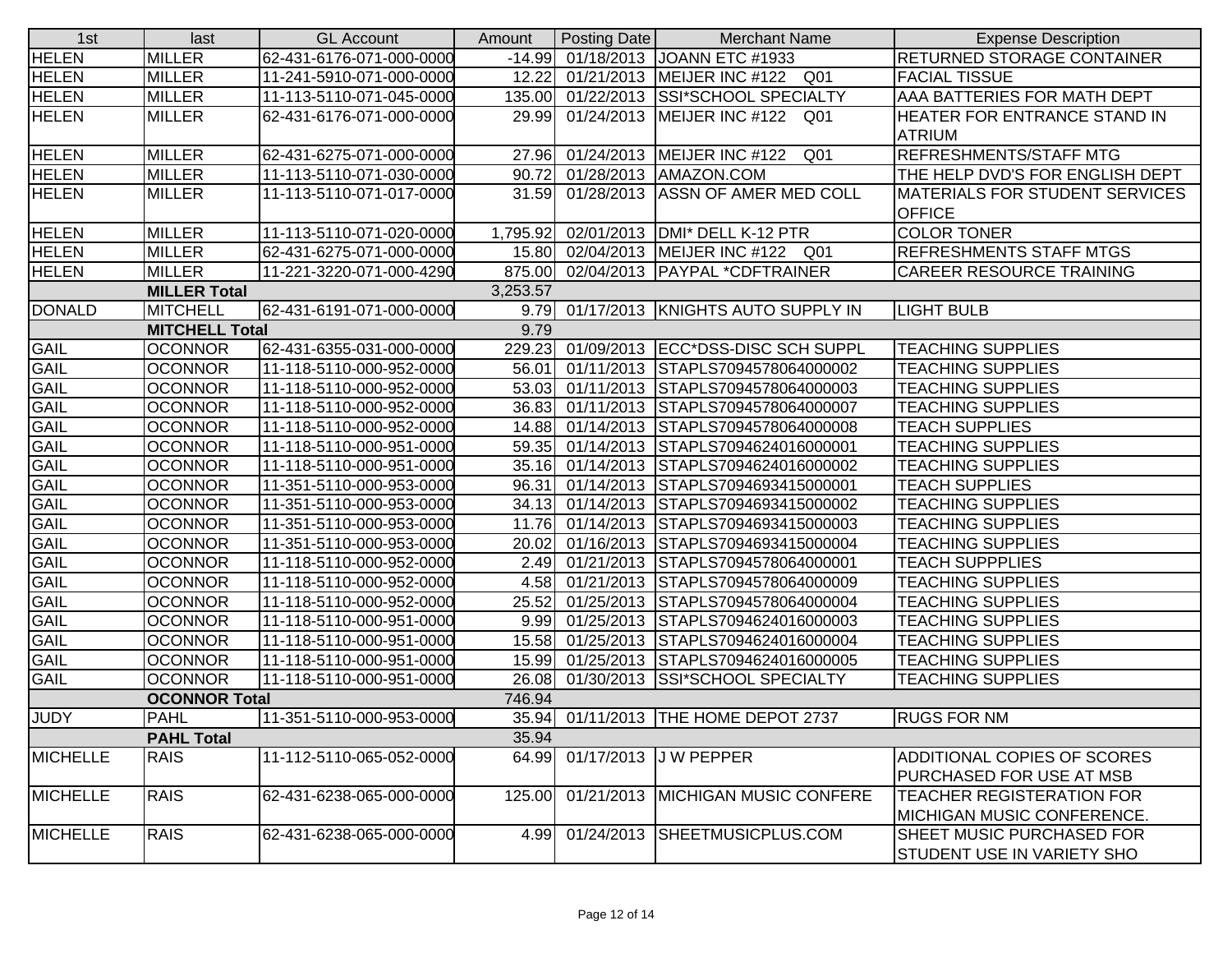| 1st                 | last                   | <b>GL Account</b>        | Amount   | Posting Date            | <b>Merchant Name</b>                 | <b>Expense Description</b>           |
|---------------------|------------------------|--------------------------|----------|-------------------------|--------------------------------------|--------------------------------------|
| <b>MICHELLE</b>     | <b>RAIS</b>            | 62-431-6238-065-000-0000 | 74.90    |                         | 01/24/2013 SHAR PRODUCTS             | TUNERS PURCHASED FOR STUDENT         |
|                     |                        |                          |          |                         |                                      | USE IN CLASSROOM.                    |
|                     | <b>RAIS Total</b>      |                          | 269.88   |                         |                                      |                                      |
| <b>STEPHANIE</b>    | <b>SCHRINER</b>        | 11-241-5910-065-000-0000 |          | 42.39 01/28/2013 TARGET | 00009225                             | <b>SPACE HEATER</b>                  |
| STEPHANIE           | <b>SCHRINER</b>        | 11-112-5110-065-056-0000 |          |                         | 27.39 01/28/2013 THE HOME DEPOT 2704 | <b>MAGNETS FOR DOORS</b>             |
|                     | <b>SCHRINER Total</b>  |                          | 69.78    |                         |                                      |                                      |
| <b>CLAIRE</b>       | <b>SCHURIG</b>         | 62-431-6122-071-000-0000 | 5.75     |                         | 01/25/2013 MUSICNOTES INC.           | MUSIC PURCHASE                       |
| <b>CLAIRE</b>       | <b>SCHURIG</b>         | 62-431-6122-071-000-0000 | 75.04    |                         | 01/28/2013 J W PEPPER                | <b>MUSIC PURCHASE</b>                |
| <b>CLAIRE</b>       | <b>SCHURIG</b>         | 62-431-6122-071-000-0000 |          |                         | 13.50 02/04/2013 J W PEPPER          | <b>MUSIC PURCHASE</b>                |
|                     | <b>SCHURIG Total</b>   |                          | 94.29    |                         |                                      |                                      |
| <b>KATHLEEN</b>     | <b>SHPAKOFF</b>        | 11-351-5110-000-953-0000 |          | 84.26 01/18/2013 TARGET | 00014654                             | <b>TEACHING SUPPLIES</b>             |
|                     | <b>SHPAKOFF Total</b>  |                          | 84.26    |                         |                                      |                                      |
| <b>SHEILA</b>       | SOVEL                  | 11-311-3220-000-000-0000 |          |                         | 90.00 01/07/2013 MICHIGAN AEYC       | <b>EARLY CHILDHOOD CONFERENCE</b>    |
|                     | <b>SOVEL Total</b>     |                          | 90.00    |                         |                                      |                                      |
| CAROL               | <b>SPRYS</b>           | 62-431-6155-061-000-0000 |          |                         | 152.98 01/07/2013 DOMINO'S 1165      | PIZZA FOR HOCKEY TEAM UP TRIP        |
| <b>CAROL</b>        | <b>SPRYS</b>           | 62-431-6104-061-000-0000 | 103.31   |                         | 01/09/2013 SAMSCLUB #6657            | WATER, SODA POP, SUPPLIES FOR        |
|                     |                        |                          |          |                         |                                      | <b>OFFICE</b>                        |
| CAROL               | <b>SPRYS</b>           | 11-293-5910-000-000-0000 | 55.26    |                         | 01/17/2013 STAPLS7094848445000001    | <b>OFFICE SUPPLIES</b>               |
| CAROL               | <b>SPRYS</b>           | 62-431-6104-061-000-0000 | 425.74   |                         | 01/18/2013 THE MONTEREY COMPANY,     | <b>TEAM PRESENTATION COINS</b>       |
| CAROL               | <b>SPRYS</b>           | 62-431-6104-061-000-0000 | 28.89    |                         | 01/24/2013 SAMSCLUB #6657            | <b>SUPPLIES FOR OFFICE</b>           |
| <b>CAROL</b>        | <b>SPRYS</b>           | 62-431-6104-061-000-0000 | 34.91    |                         | 02/04/2013 THE HOME DEPOT 2737       | WINDOW FILM AND SUPPLIES FOR B       |
|                     |                        |                          |          |                         |                                      | <b>GORDONS WINDOW</b>                |
| CAROL               | <b>SPRYS</b>           | 11-293-5910-000-000-0000 | 75.96    |                         | 02/04/2013  LD-4INKJETS              | INK FOR DELL PRINTER-BRIAN'S         |
|                     |                        |                          |          |                         |                                      | <b>OFFICE</b>                        |
| CAROL               | <b>SPRYS</b>           | 11-293-5910-000-000-0000 | 79.99    |                         | 02/04/2013 STAPLS7095615037000001    | TONER FOR B GORDONS PRINTER          |
|                     | <b>SPRYS Total</b>     |                          | 957.04   |                         |                                      |                                      |
| <b>NANCY</b>        | <b>TURNER</b>          | 11-122-5110-071-194-0000 |          |                         | 119.00 01/31/2013 LEARNING ALLY      | MEMBERSHIP FOR MEGAN PAUL            |
| <b>TURNER Total</b> |                        |                          | 119.00   |                         |                                      |                                      |
| <b>CYNTHIA</b>      | <b>VALENTINE</b>       | 11-271-5730-000-000-0000 |          |                         | 990.00 01/15/2013 USEDRADIOCO        | UPDATE RADIOS TO NARROWBAND          |
| <b>CYNTHIA</b>      | <b>VALENTINE</b>       | 11-271-5730-000-000-0000 | 990.00   |                         | 01/17/2013 USEDRADIOCO               | UPDATE TO NARROWBAND                 |
| <b>CYNTHIA</b>      | <b>VALENTINE</b>       | 11-271-5730-000-000-0000 | 99.00    |                         | 01/21/2013 USEDRADIOCO               | UPDATE TO NARROWBAND                 |
| <b>CYNTHIA</b>      | <b>VALENTINE</b>       | 11-271-5910-000-000-0000 | 84.28    |                         | 01/21/2013 STAPLS7095032973000001    | <b>OFFICE SUPPLIES - PAPER</b>       |
| <b>CYNTHIA</b>      | <b>VALENTINE</b>       | 11-271-5730-000-000-0000 | 500.00   |                         | 01/22/2013 USEDRADIOCO               | UPDATE TO NARROWBAND                 |
| <b>CYNTHIA</b>      | <b>VALENTINE</b>       | 11-271-3220-000-000-0000 | 325.00   | 01/31/2013 MSBO         |                                      | <b>MSBO EARLY BIRD REGISTRATION</b>  |
| <b>CYNTHIA</b>      | <b>VALENTINE</b>       | 11-271-5730-000-000-0000 |          |                         | 2,900.00 02/01/2013 USEDRADIOCO      | <b>UPDATE TO NARROWBAND</b>          |
|                     | <b>VALENTINE Total</b> |                          | 5,888.28 |                         |                                      |                                      |
| <b>ANGELA</b>       | <b>VAUGHAN</b>         | 11-232-5910-000-000-0000 | 15.56    |                         | 01/07/2013   AMAZON.COM              | <b>MATERIALS: COMMUNICATION BOOK</b> |
| <b>ANGELA</b>       | <b>VAUGHAN</b>         | 11-232-5910-000-000-0000 | 31.95    |                         | 01/10/2013 AMAZON.COM                | MATERIALS: COMMUNICATION BOOK        |
| <b>ANGELA</b>       | <b>VAUGHAN</b>         | 11-232-5910-000-000-0000 | 14.07    |                         | 01/16/2013   AMAZON.COM              | MATERIALS: COMMUNICATION BOOK        |
| <b>ANGELA</b>       | VAUGHAN                | 11-231-3220-000-000-0000 | 125.00   | 01/16/2013 MASB         |                                      | <b>BOARD PRESIDENT WORKSHOP:</b>     |
|                     |                        |                          |          |                         |                                      | <b>O'CONNOR</b>                      |
| <b>ANGELA</b>       | VAUGHAN                | 11-232-3220-000-000-0000 | 180.00   | 01/18/2013 MASB         |                                      | NEW BOARD MEMBER INSTITUTE:          |
|                     |                        |                          |          |                         |                                      | <b>CADWELL</b>                       |